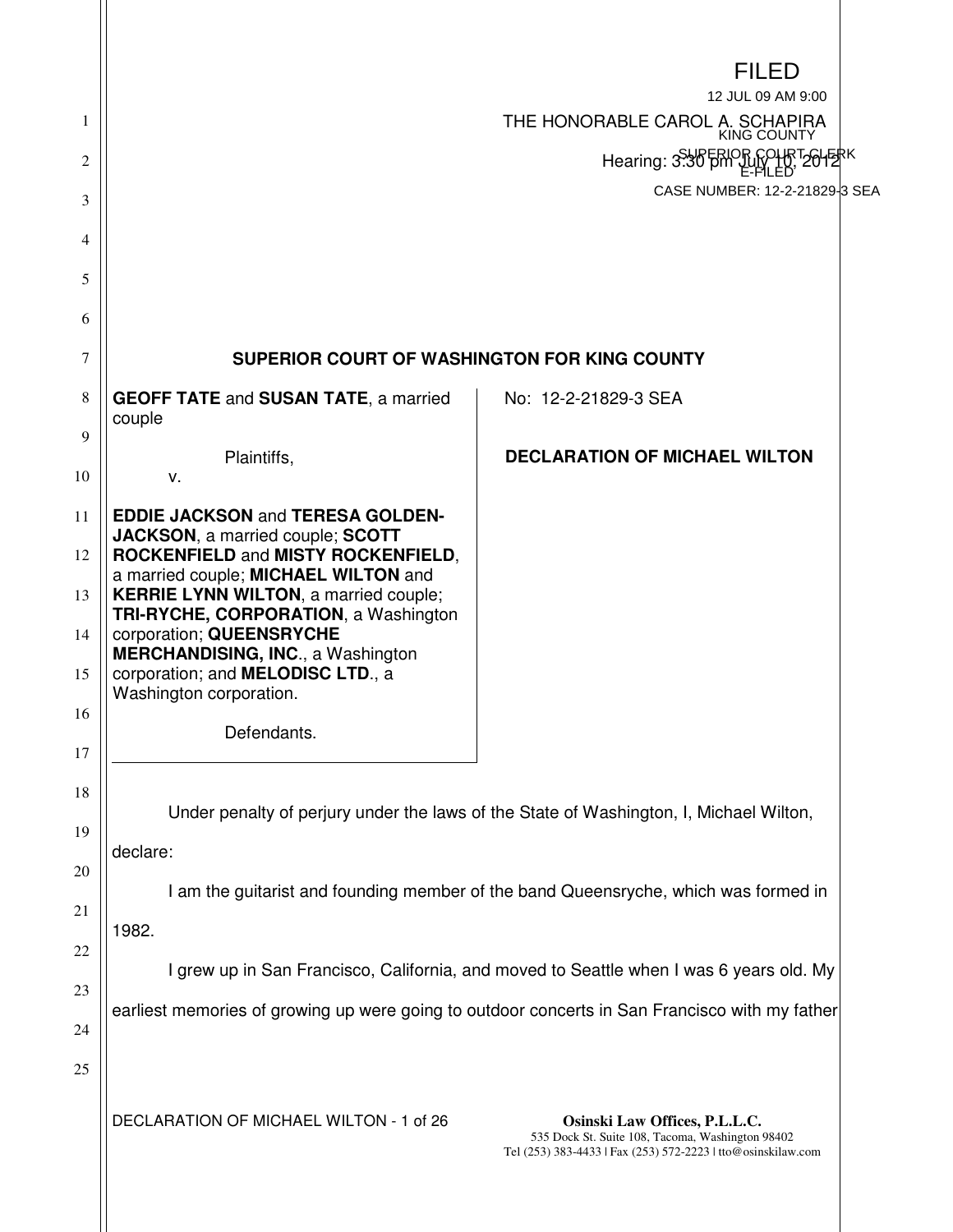1 2 and seeing the great bands of the late 60s. My father also introduced me to all types of music, specifically jazz. Music was a big part of my upbringing and still is to this day.

3 4 5 6 7 8 9 10 11 12 I began playing bass after receiving the bass and amplifier that was left to me years prior from an uncle who had passed away. I was 13 years old. I played in numerous garage bands through junior high and high school. In high school, I switched from playing bass to electric guitar. It was also at that this time I met Chris DeGarmo, and we became friends over our shared influences and guitar heroes. We formed a band called "Joker" with other kids from our high school. We played local shows and high school events for about a year. After high school, I went on to Cornish Institute in Seattle, Washington, where I studied classical and jazz music. I attended Cornish for two years, and during this time I met Eddie Jackson and Scott Rockenfield. We had many different variations of bands that would include me, Chris DeGarmo, Scott Rockenfield and Eddie Jackson at different times.

We finally came to being a band that included the four of us, and we called ourselves "The Mob." We jammed a lot, but never had a singer for the group. It was after being asked to compete in a local battle of the bands event that we decided we should find someone to sing for us. We asked a local singer named Geoff Tate if he would sing for us that night and he agreed. He was also singing in another band that same night. After this show, Geoff Tate let us know that he was still with his band as he was working on original material with them, and we were only a cover band. We parted ways.

After some time, the four of us decided to write our own music and get into a real recording studio. By working at many different jobs, the four of us saved enough money and booked recording time at a local placed called Triad Studios. We had recorded all the music, but had no vocals. All but one of the songs recorded had lyrics. We then asked Geoff Tate if he could sing on the demo for us. He agreed. He also wrote lyrics to the one song that had none.

25

13

14

15

16

17

18

19

20

21

22

23

24

DECLARATION OF MICHAEL WILTON - 2 of 26 **Osinski Law Offices, P.L.L.C.**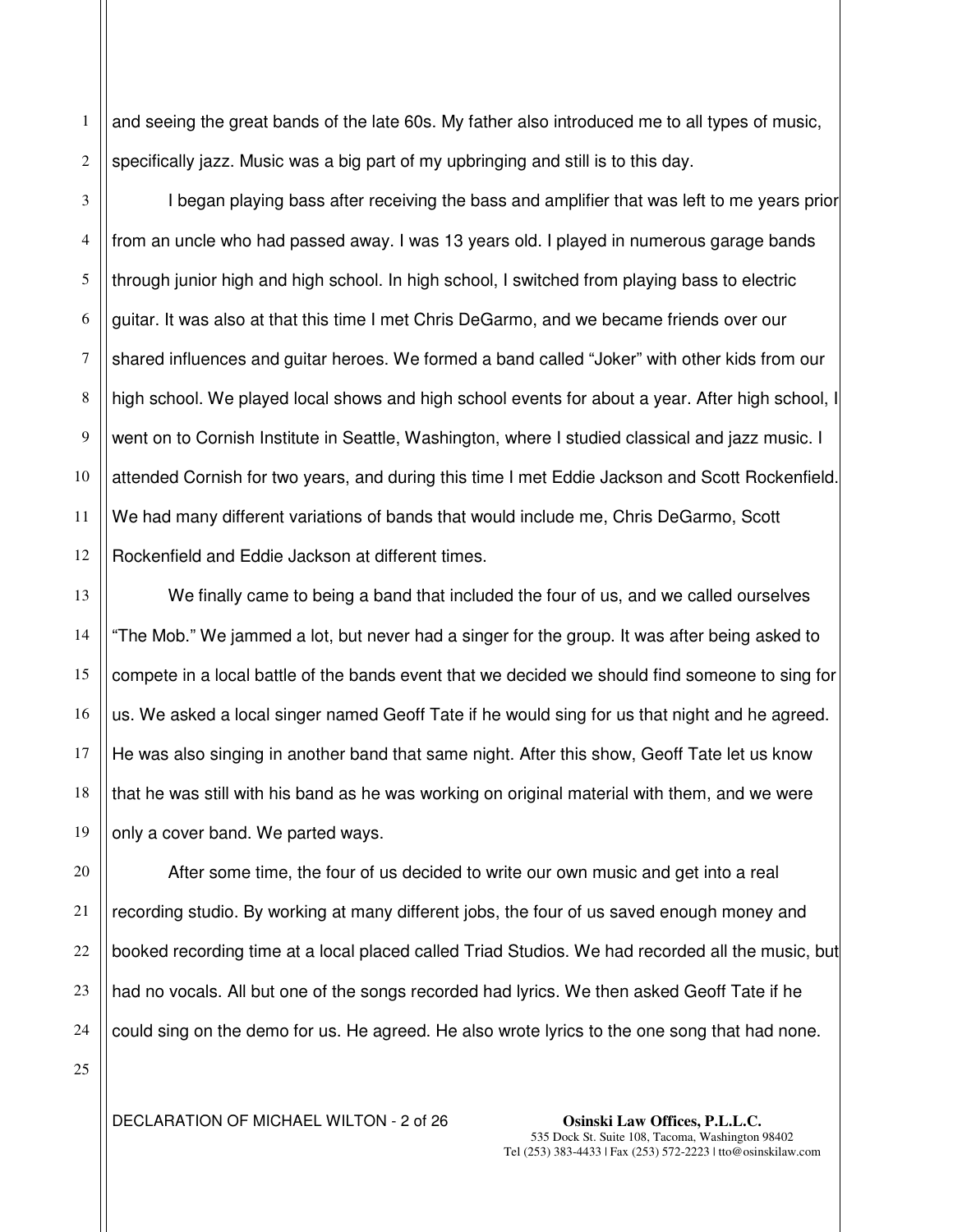2 At this time, Geoff Tate was not a member of our band, and was actively still a part of the band "Myth."

3 4 5 6 7 8 9 10 11 After the recording was finished, we took our cassette to the local record store, Easy Street Records. The owners, Kim and Diana Harris, sent a copy of the cassette to Kerrang Magazine, and after getting amazing responses and reviews, the Harris' personally put up their own money to start a label, later known as 206 Records, to get the music out for distribution. It was at this time, we were told that the name "The Mob" was not available, and we had to pick a new name. That's when we decided on the name Queensryche which was taken from the song written by Chris DeGarmo, Queen of the Reich. Shortly after the album was distributed on 206 Records, we received a major recording offer with EMI records. It was not until this point that Geoff Tate was willing to join the band.

Our first recording with EMI was the album called The Warning. Chris DeGarmo and I wrote all of the music for this album along with lyrics on a few of the songs. Geoff Tate wrote lyrics for the remaining songs without lyrics. Rage For Order was the next album with Chris DeGarmo and me writing all the original music and Geoff Tate filling in for songs without lyrics.

16 17 18 At the end of the *Rage For Order* tour, we signed with Q Prime Management. They were able to renegotiate our royalty deals with EMI and were able to get upfront money which led to the recording and touring of Operation: Mindcrime.

Again with Operation: Mindcrime, Chris DeGarmo and I wrote the majority of the music, Scott Rockenfield wrote one of the songs, and Geoff Tate wrote majority of the lyrics with the others written by Chris DeGarmo.

Q Prime Management was able to pair us up with Metallica on a large U.S. tour, and we were now able to play in venues to larger audiences than we had before. With the success of a video we had running on MTV at the time, along with the touring, Operation: Mindcrime became

25

1

12

13

14

15

19

20

21

22

23

24

DECLARATION OF MICHAEL WILTON - 3 of 26 **Osinski Law Offices, P.L.L.C.**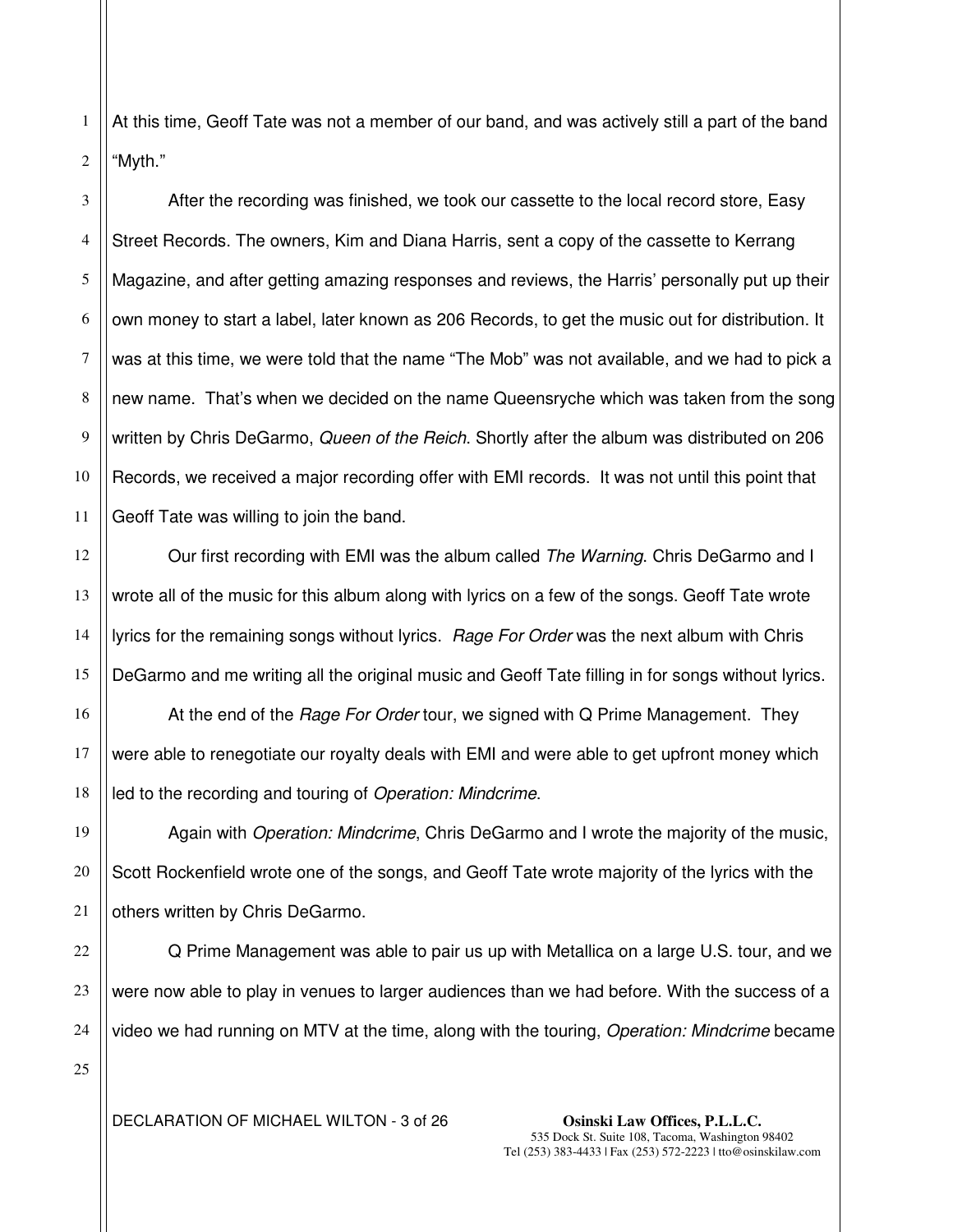1 2 our first successful album, and was the first to be certified gold (reaching platinum a couple of years later).

3 4 5 6 7 8 9 10 11 After the success of Operation: Mindcrime, Q Prime Management wanted us in the studio right away to keep the momentum going with our new fan base. So right away we went to work on *Empire*. Songs were written like they had been in the past, but this time Chris DeGarmo took a more active role in not only the musical side, but the lyrical side as well. Chris DeGarmo solely wrote the song Silent Lucidity which went on to become No. 2 on the charts and was nominated for a Grammy. *Empire* was our first album to go platinum, garner industry awards and nominations and to date has sold over 3 million copies. With the success of Empire, we toured for over 18 months and subsequently all of our past albums sold more. The EP, The Warning, and Rage For Order went gold and Operation: Mindcrime went platinum.

12 16 The next album was Promised Land. It was during the creative process of this recording that tensions over songwriting credits started to emerge. The sense of playing on an equal balance was gone. It was also at this time that Geoff was letting it be known that he was unhappy with us as band mates and also with the direction of the band as he didn't want to sing in the "metal/hard rock" style anymore. He also let us know that this would possibly be his last album and he would be quitting.

During the touring of Promised Land, Geoff Tate had started to distance himself from the rest of us. He wanted to bring theatrics into the show and felt he needed to have more to do on stage than sing with a microphone. He was going through a hard and difficult time personally. Everyone understood and gave him the space and creativity he needed. There was a feeling that this could be our last tour. At the end of the tour, we came home to let things settle in. The album had not done as great as *Empire* in album sales, the future of the band was uncertain, the pressure to stay on top was huge, and now the sound of grunge was taking over.

25

13

14

15

17

18

19

20

21

22

23

24

DECLARATION OF MICHAEL WILTON - 4 of 26 **Osinski Law Offices, P.L.L.C.**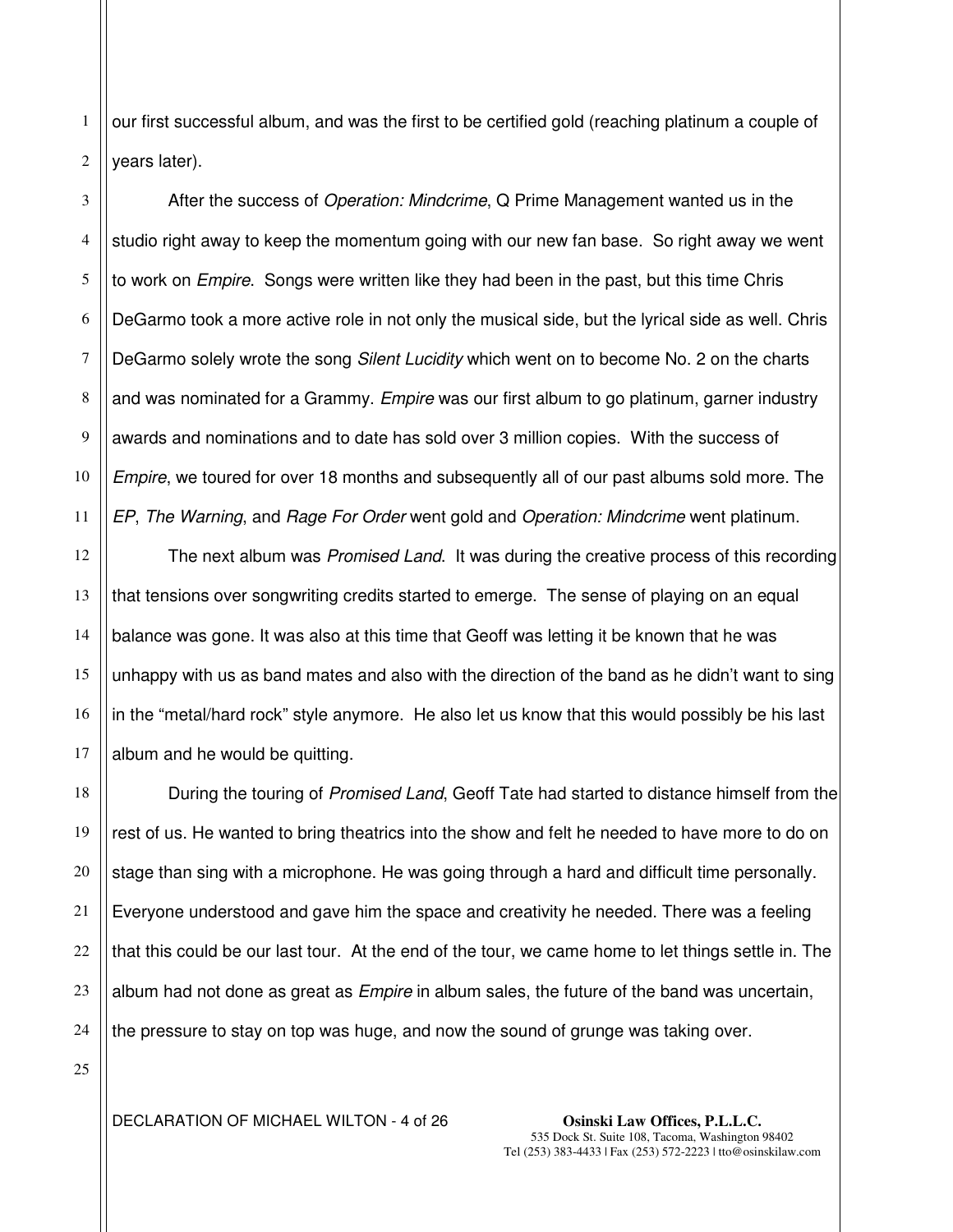After many talks, the band decided we would go forward and do another album. Geoff Tate had made a change in his personal life and had decided that he would not be leaving the band. It was also during this time that the writing for *Here In The Now Frontier* started. It was a more song driven and not guitar driven album for the first time in Queensryche history. The songs were very individualistic. With the now huge phenomenon of the "Grunge" sound, the production for this album was very sparse and raw as we were trying to capture an essence of that sound to make us sound more current.

During the recording of Here In The Now Frontier, personal things changed. Because of a divorce battle between Geoff Tate and Suzanne Tate, band members were subpoenaed and were now put in the middle of a personal fight that ended up causing a large amount of resentment and hurt amongst the band members. It was at this point that tensions became higher and the resentment over royalties became a big issue. Now the demand to be a writer on future Queensryche songs would start to erode the friendships. The dynamics of the band itself had changed. Queensryche was not, nor had it ever been, a band that had a "rock star" image. Now our backstage area was filled with people we didn't know, and it was a party atmosphere that we had not had in the past. Queensryche was starting to go in a direction that the band did not like.

It was at the end of our tour for Here In The Now Frontier that Chris DeGarmo left the band. Although the songwriting chemistry of Chris DeGarmo and Geoff Tate may have run its course, but more so Geoff Tate's personal demeanor with Chris DeGarmo had terminated the relationship. I was saddened to see Chris DeGarmo leave. I have remained a close friend to Chris DeGarmo throughout the years. Also, Q Prime Management decided to drop the band due to Chris DeGarmo's departure.

A decision to move on was agreed upon after a long dinner meeting with band members and wives. We felt we had more to say musically and didn't want Queensryche to end. It was at

DECLARATION OF MICHAEL WILTON - 5 of 26 **Osinski Law Offices, P.L.L.C.** 

1

2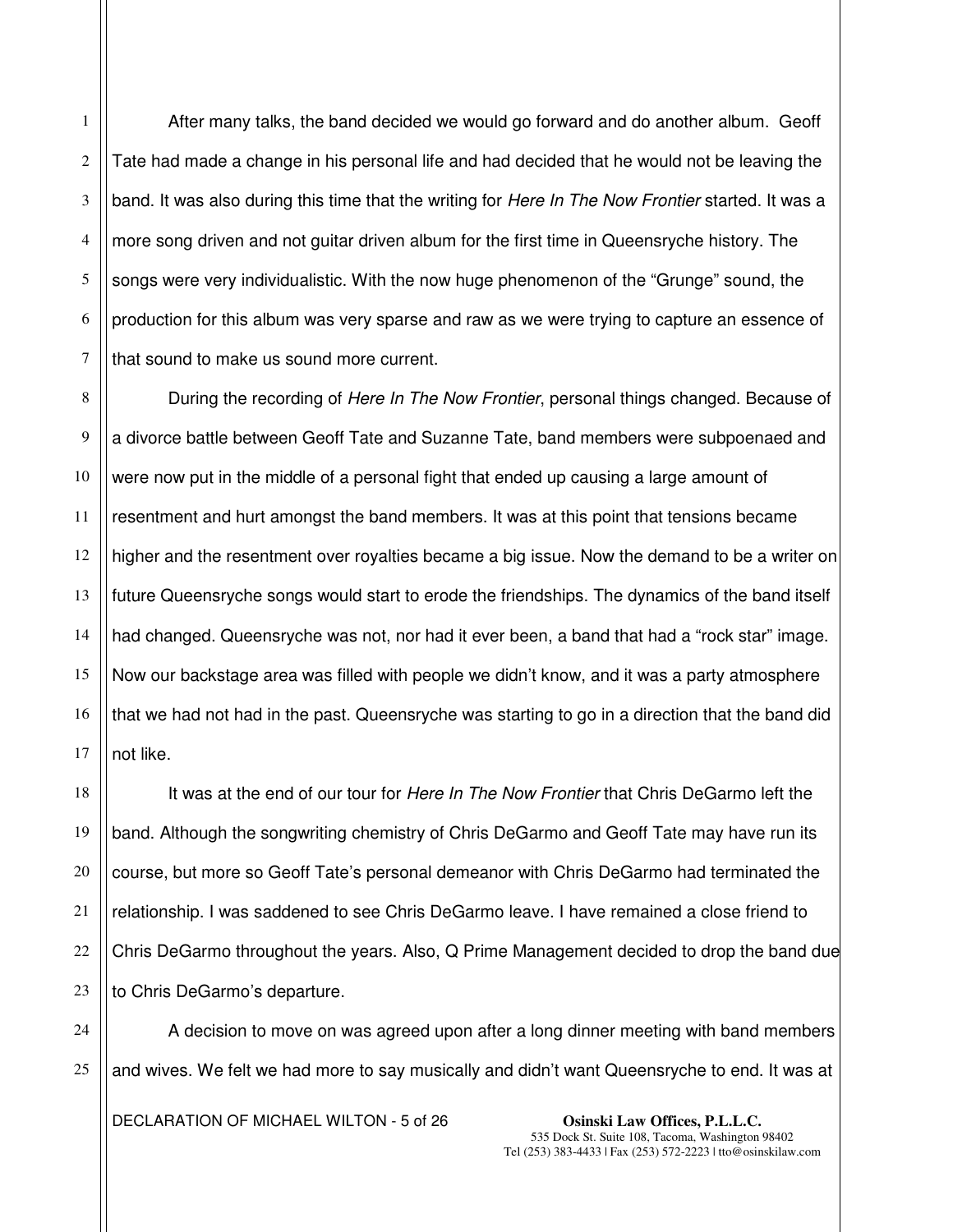1 2 3 4 that time Geoff Tate mentioned bringing Kelly Gray into the mix. Kelly Gray was an old friend of everyone's as well as one of the members of the band "Myth" that Geoff Tate left when he joined Queensryche. We all worked very hard on the  $Q2K$  album with the team of Ray Daniels, Rush's management. Extensive touring and smart management decisions pushed the sales of that album well over 150,000 units, a worthy start without the key songwriter. We produced the album together with Kelly Gray engineering.

However, Susan and Geoff Tate did not trust the management of Ray Daniels, and Susan Tate then teamed up with Lars Sorensen to manage the band. Immediately there was a strong resentment in the rest of the band about firing Ray Daniels. It was not a unanimous decision. But it was the first of many "my way or the highway" ultimatum's from Geoff Tate.

Chris DeGarmo did come back for the recording of the next album Tribe, but endless creative wrangling with Geoff Tate caused Chris DeGarmo to leave again and not tour with the band to support the album. This resulted in a year of hard touring with yet another new guitarist that I had to teach all the material to in a short period of time. A co-headline with the band "Dream Theater" was another great concept, but due to a mudslinging press war between Geoff Tate and with the drummer of that band, it ended up being an uncomfortable and trying time for us as a united group.

In 2005 things got worse. Geoff Tate came to the band and wanted to kick Lars Sorensen out and have his wife Susan Tate manage the band. There was huge resistance from the rest of us, but Geoff Tate said that unless we hired Susan Tate to manage, Geoff Tate would no longer work with us. We were forced to work with her or the band was over. Reluctantly we agreed to this, feeling we had no other choice if we wanted to remain as a band, but we did refuse to sign a binding contract with her. Again, there was more resentment within the band as the feeling of being held hostage by Geoff Tate's "my way or the highway" theme was becoming apparent.

DECLARATION OF MICHAEL WILTON - 6 of 26 **Osinski Law Offices, P.L.L.C.**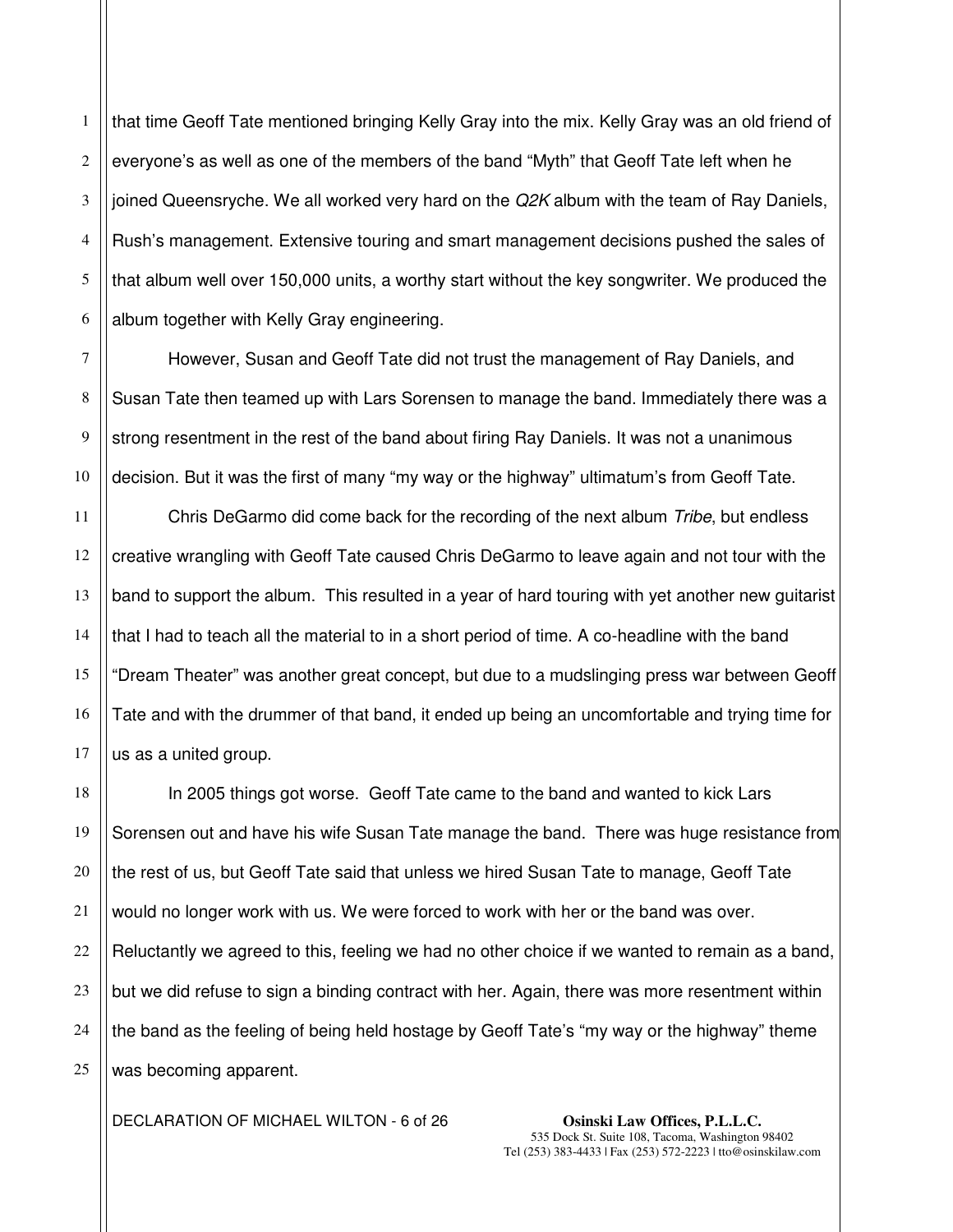1 Susan Tate brought to the table the idea to record *Operation: Mindcrime II.* The band was hesitant and did not want to lessen the original. But Susan Tate and Geoff Tate hired a budget producer and took control without really any other input. The manipulation of upfront monies was the Tates' main tool to get what they wanted. Scott Rockenfield, Eddie Jackson and I were squeezed out of having any input in the musical direction or business decisions, thus the project suffered. The rest was an organizational nightmare. The producer was never around when needed; he was constantly asleep on the job or playing games on his media player. He would send emails to the wrong email addresses. During the initial writing phase, I would show up to bring my input to the creative process only to find that the producer, the new guitar player (who were both staying with the Tate's at the time), along with Geoff Tate had been up late the night before or up early that morning and had written the songs without me. I was then told my ideas were not needed as the songs were now done. I could, however, "bring my own style" in during the recording after learning to play what they wrote for me. In frustration, I gave up on the writing process knowing that I would at least get to make changes in the studio to bring back the Queensryche sound into these songs that we were known for.

The final straw was when they refused to let me to be a part of the final recordings and mixes. I was shut out and they had the nerve to replace some of my parts on my songs. They denied me flying to San Francisco to be a part of my band, telling me that everything was ready to go and I was not needed. Had the communication been better, and had I been aware that parts needed to be recorded or rewritten, I would have been there. It was not until years later that I even became aware of the issues during the final recording and mixing of Operation: Mindcrime II. It was all under the control of Geoff and Susan Tate. Call it delusions of grandeur, but they were convinced that this was going to sell three times more than the original, and to date (six years later) this album has sold fewer than 150,000 copies. The original album sold over 500,000 copies within a year.

DECLARATION OF MICHAEL WILTON - 7 of 26 **Osinski Law Offices, P.L.L.C.**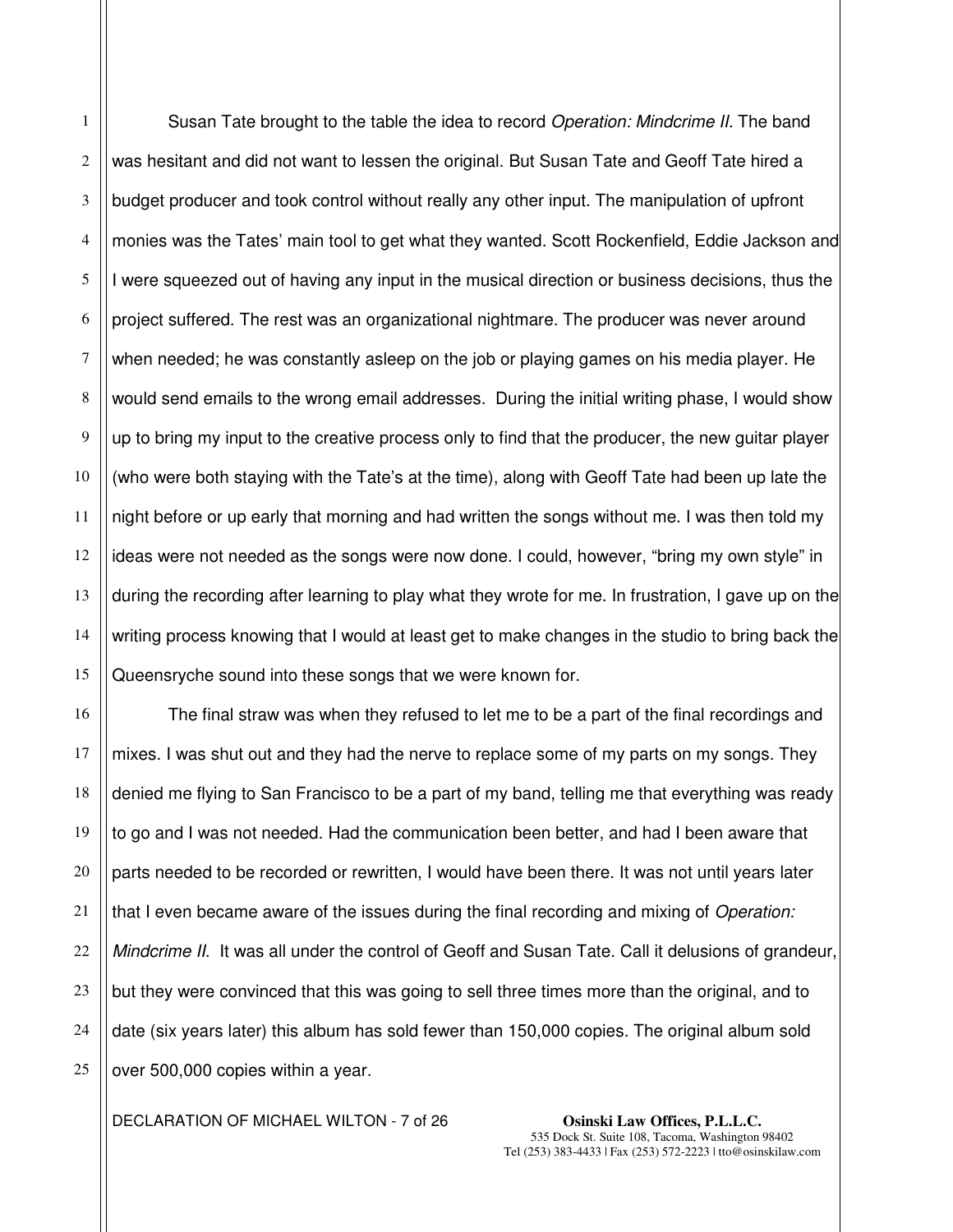After this tour, I received a phone call from our guitarist, Mike Stone letting me know he was being fired from the band. I had no knowledge of this or that we were even considering letting him go. I immediately called Geoff Tate and Susan Tate and requested a band meeting. It was at this meeting that we were told that Mike Stone was being replaced by Miranda Tate's (Geoff Tate's daughter) new boyfriend, Parker Lundgren. They said that Mike Stone was making too many grand demands and we could hire Parker Lundgren for cheap. We would be making more money. I had never heard Parker Lundgren play, nor was I or the rest of the band included in this major decision. Again, there was division in the band as our voice on most band decisions was being stifled.

The next album was a thematic/conceptual idea based on our military. Again, it was a great idea that was not shared. Many of us also have military families and would have enjoyed being a part of writing this on their behalf. At that time in our career we all had such a backlog of songs that we were astounded that Geoff Tate would not work with our ideas. He had taken upon himself to be the lone voice and face of Queensryche along with being an A&R person. Only he is to choose with whom he writes his lyrics with. It was obvious that this is not a team anymore. They have manipulated us with money knowing we have families with mortgages. And still, I, being a team player, worked tirelessly to learn and record all the guitars in Eddie Jackson's garage. I worked my hardest at trying to bring the lost common thread of musicianship of the older recordings but you can only do so much to a song which has cemented vocals that cannot be changed. I set up an arsenal of guitar rigs in Eddie Jackson's house. Kelly Gray and I worked for about 6 months to get as much guitar recording done. Kelly had to work long hours and ended up putting a few of his bits in the songs. This was done because of the time restraint. The last song to be recorded was an acoustic that Kelly Gray had written. The song was to feature Geoff Tate's daughter. Her voice was not situated for the key it was in so Kelly had to time stretch and auto tune it. This made the song slightly out of tune with

DECLARATION OF MICHAEL WILTON - 8 of 26 **Osinski Law Offices, P.L.L.C.** 

1

2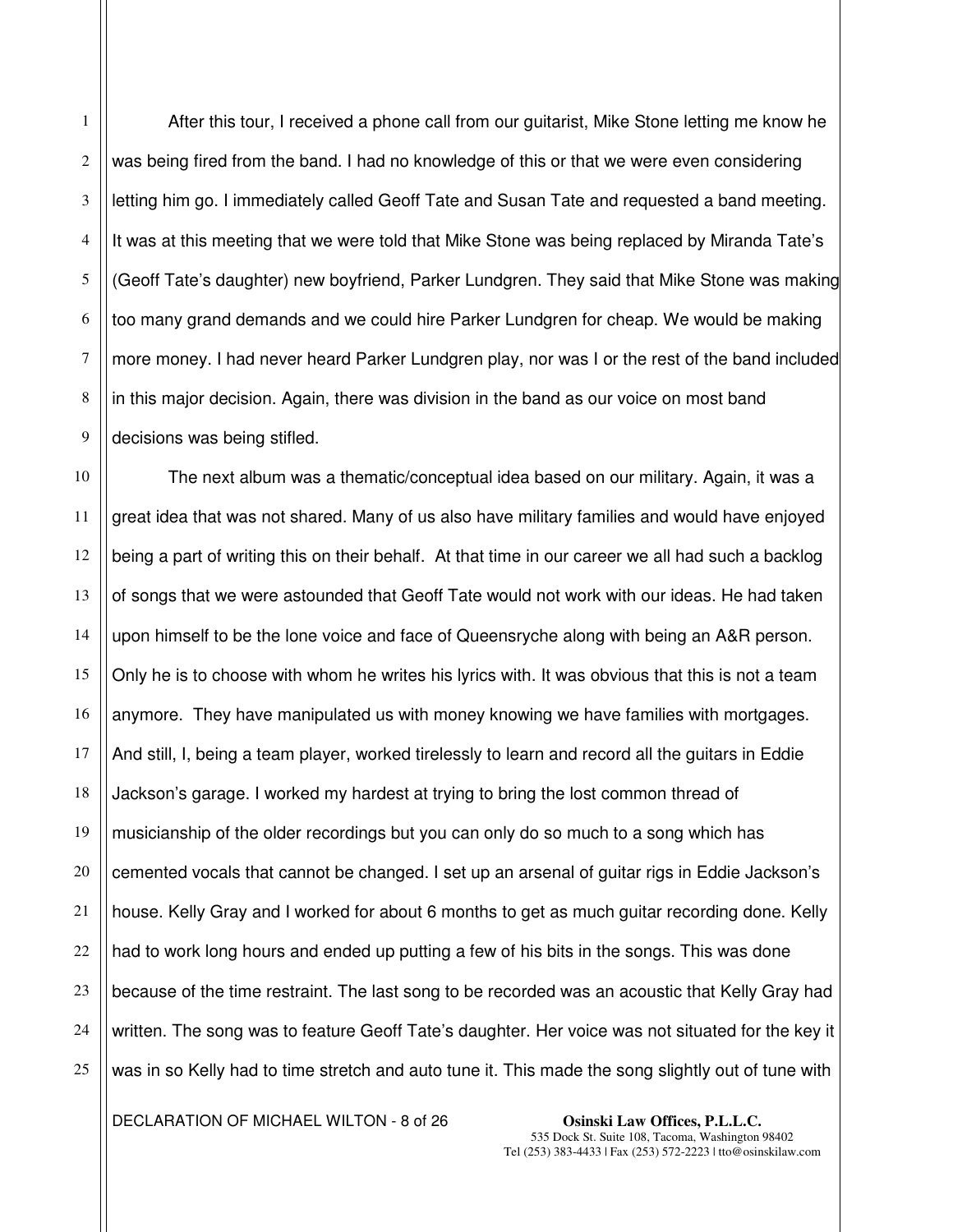1 2 3 4 5 6 7 concert pitch. If you listen to the CD you can tell that it is definitely in its own key. There was a difference of opinion on the mix. In fact, Geoff Tate did not even want me there for fear I would make the guitars too loud and make it sound metal. Again, a rigorous touring schedule followed. And, it was becoming clear that the majority of fans were constantly screaming for the old standard songs. There were many arguments about set lists but Geoff Tate always got his way. We wanted to play the older songs but Geoff Tate didn't want to sing those songs and refused to sing. He would tell us what songs he would only sing and then we had to pick from this list.

8 9 Next was the Queensryche Cabaret Tour. I was totally not involved in that decision. In fact, I was the only member that stood up for not doing this degrading show. I knew that this would definitely tarnish what was left of the Queensryche brand. I was of the mind that Queensryche was a class act and would never stoop to such a degrading situation with woman on stage, especially the band's own wives and daughters! However, as a majority vote was made to continue with this tour, I felt I had no other option other than being a team player, thinking of my band mates, sucking it up and then giving my best to our fans. And again, Geoff Tate threw a temper tantrum and would not sing requested fan favorites. I came home from this tour disgusted.

At this time, I was really worried about the future of the band. As this band has made major changes in its career, I felt it was time for another change. I began approaching and talking with different managements to gather possible different scenarios for the band. I asked for copies of the financials and began to do some budget reports. I called a meeting to share my thoughts and brought figures to show my data. I presented a new management company to the guys as an option to think about only. I was open for discussion, but what I got from Geoff Tate was a personal, slanderous attack of emails saying I had no right to question his role and how I lied about the numbers to prove my point, numbers that were taken directly from statements I had from our accountant and were not lies, nor were they manipulated in any way. I thought this

DECLARATION OF MICHAEL WILTON - 9 of 26 **Osinski Law Offices, P.L.L.C.**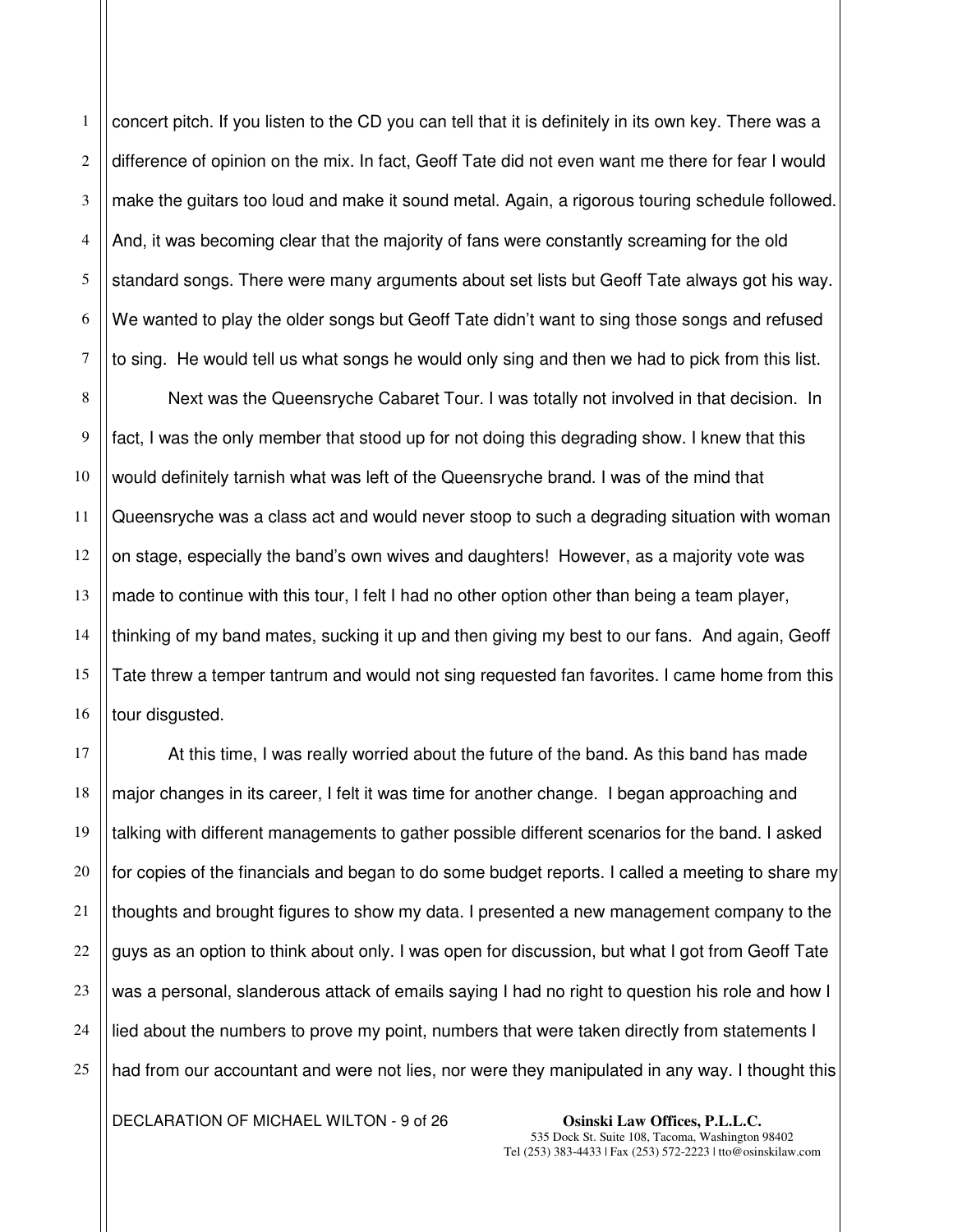1 was a democracy, but I guess not. The other band members did not want to rock the boat and I was literally being asked to leave my band by the lead singer. What prevailed were more slanderous statements against my family and me. After talking this over with Eddie Jackson, who was shocked that I was being asked to leave the band and asked me to not quit, and then after talking this over with my family, I agreed to stay with the band after we, the band,  $\frac{dH}{dt}$ agreed that changes would be made regarding how the business was being run and also with the writing process for the next album. I had worked too long and hard to walk away without giving this one more chance. I did find it questionable as to why I was not allowed to voice my opinion or ask any questions regarding the running of our business.

As the touring began to become scarce, the value of the band was dropping. Secondary markets were diminishing. At a casino show in New Mexico, Geoff Tate said to us that they were at a loss as to what to do next, and the money was disappearing fast. We had burned out and over saturated the market. That is when Scott Rockenfield started to brainstorm on ways to efficiently cut costs. He started to look at our outdated fan club and merchandising company. There were a lot of overhead expenses that could be cut or reduced.

We started the next recording and it was to be called a "rant session of manic music." It was to be a band effort with everyone contributing and we would write as a band again. Everyone went to town and convened at Scott Rockenfield's studio and dropped all the ideas into his computer. The process of piecing together parts was going good and a few demos were surfacing. Then all of a sudden, without notice, the project was canned and it was back to Geoff Tate calling the shots with outside writers again. The direction was supposed to be more like Empire. What transpired was more unorganized confusion. No one was sure who was producing the album. Again, it was Jason Slater and Kelly Gray trying to figure out who was doing what. I was consumed by rewriting Jason Slater's tunes to make them heavier like he instructed me to do. I recorded with Jason Slater at Scott Rockenfield's house and then Jason

DECLARATION OF MICHAEL WILTON - 10 of 26 **Osinski Law Offices, P.L.L.C.**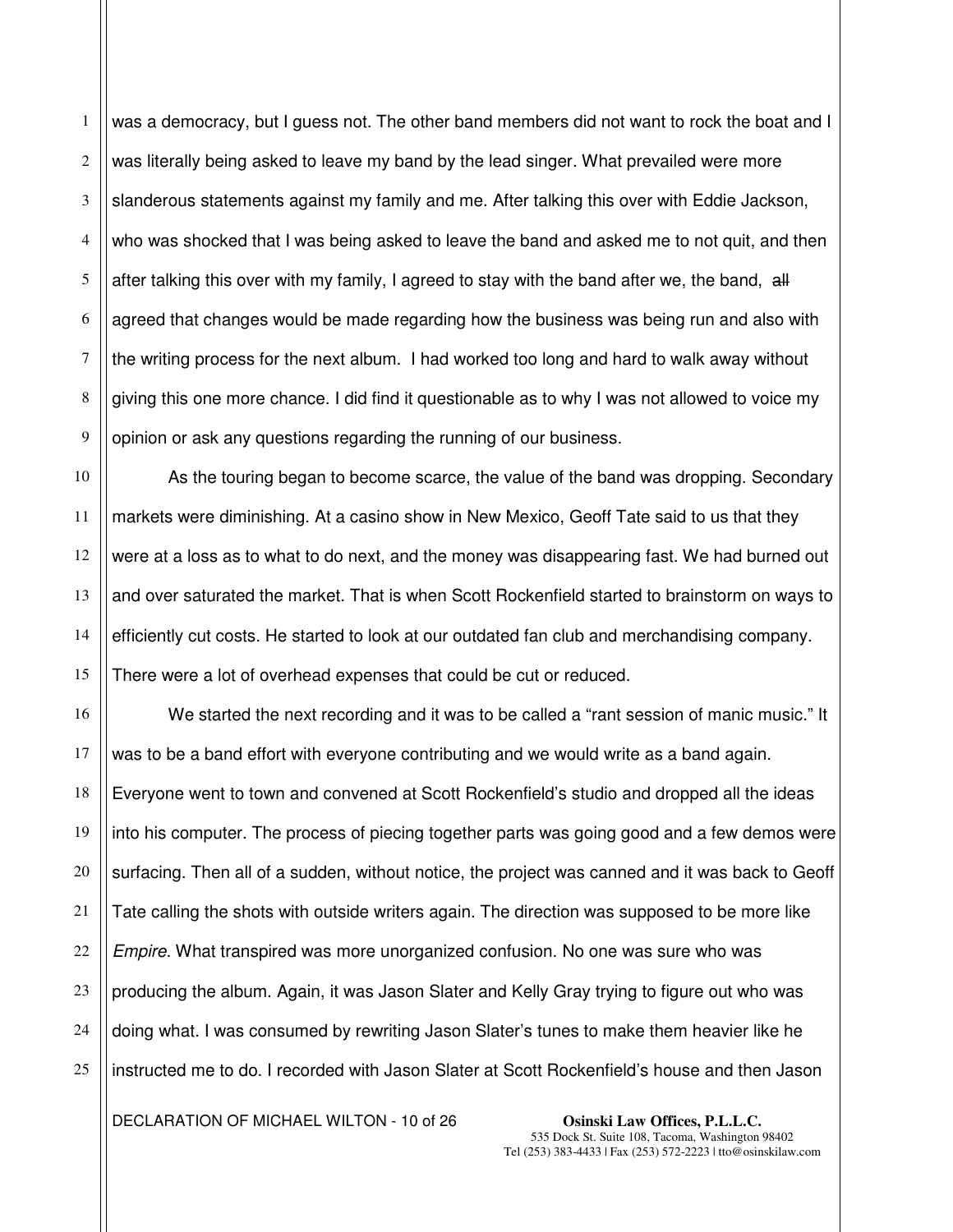1 2 3 Slater disappeared! The album went in a different direction taking the emphasis off of the guitars! My songs were not used. To this date the Dedicated To Chaos album has sold a whopping 20,000 copies. Even after heavy touring!

Around this time (2011) is when I noticed on our Profit and Loss documents that expenses were being abused. I started sending copies to Eddie Jackson and Scott Rockenfield of all business expenses and charge backs that were coming to be. Susan Tate and Geoff Tate were already receiving these so they already had their copies. At the request of Eddie Jackson, Scott Rockenfield and myself, we asked for more documents from our accountant and began looking at the upcoming tour budget. We saw that Susan Tate had the income and expenses for her new band, "The Voodoos", being run through our accounts without ever telling any of us. Since they did not have work visas, they had to run all of their business income through our tax ID and checking accounts! We were told only that they were touring for us as an opening act for a small fee. I was furious about this! This is illegal, and she put our business at risk because she didn't have the right legal paperwork for her band to perform in the States! She had no right to run anything other than Queensryche related expenses as our manager through our accounts. Geoff Tate was on board with her actions and did not relay this information to us.

For the fall tour, Scott Rockenfield demanded that we cut the opener and get rid of a bus and get rid of some personnel. This does not sit well with Geoff and Susan Tate as Susan Tate made it known to Scott Rockenfield that this made Geoff Tate uncomfortable and that he was happier having his friends out on the road with him. It was made known by Scott Rockenfield that we have not needed a backup singer or assistants when on other tours and that Geoff Tate can do this tour without having them there. Susan Tate tried to convince Scott Rockenfield that it was a wash when in actuality we ended up saving \$35,000 that run. So we voted (all via emails back and forth) to save a substantial amount of money and it all worked out great, except the fact that our lead singer was not happy because he did not get his way. During this time

DECLARATION OF MICHAEL WILTON - 11 of 26 **Osinski Law Offices, P.L.L.C.**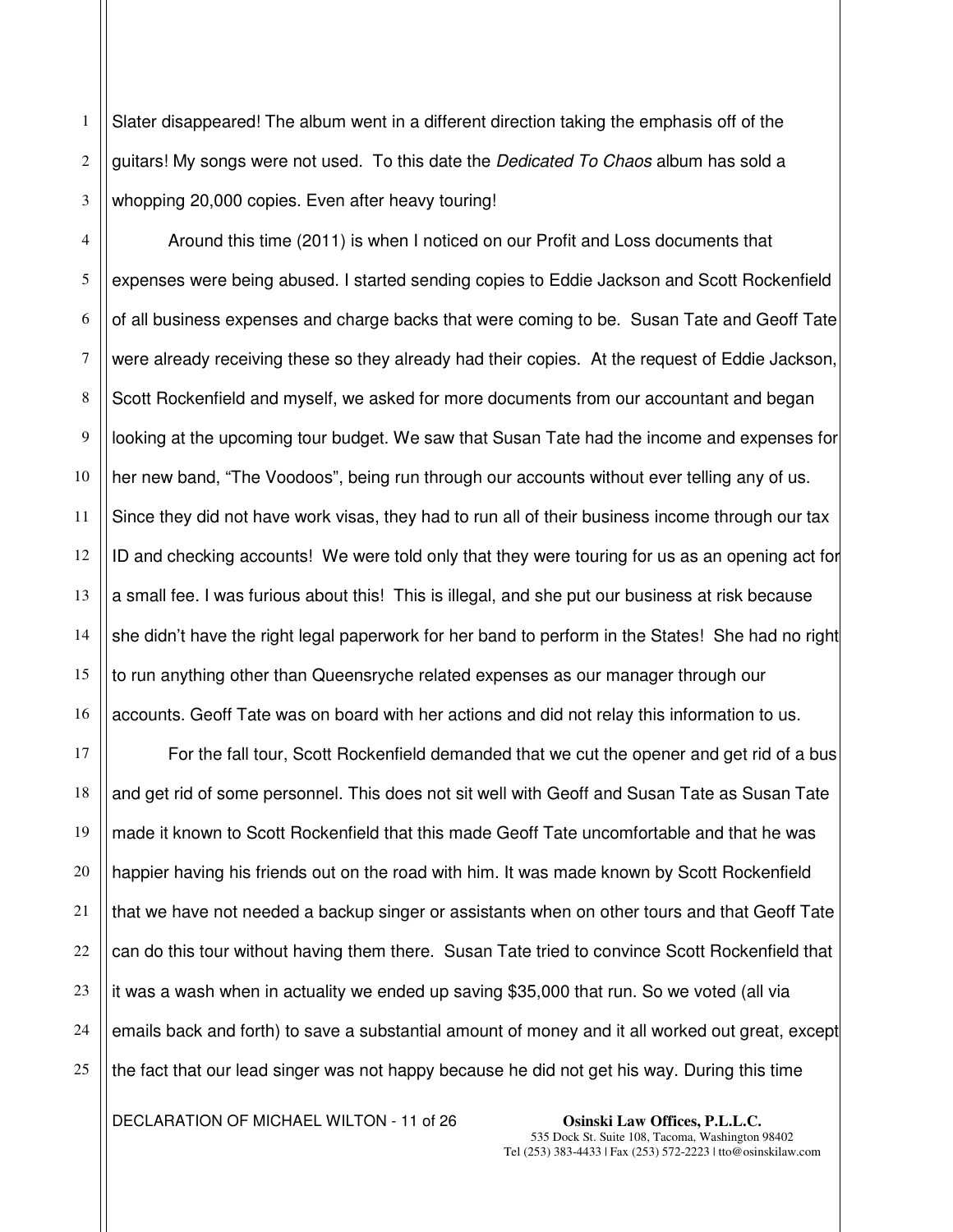4 there were more personal expenses being called into question that were being paid out of the Queensryche accounts for Susan Tate and Geoff Tate. There were many email attacks from Geoff Tate and Susan Tate because of our questions and they felt that those were actually Queensryche expenses even though no one else agreed. At the Emerald Queen Casino show, Geoff Tate did not even acknowledge us. He did not even take a bow to the audience!

6 7 8 9 10 11 12 13 14 15 16 17 18 19 23 24 25 Thus, in 2012 the animosity truly began. There was no communication from manager Susan Tate with the rest of the band, no performances were getting booked, non- Geoff Tate posts on website are taken off, and when some shows finally did get booked, one was on an agreed black out day. We were left to fend for ourselves. We were contracted for only a few shows and money was becoming less for the rest of the band. Geoff was touring with his solo band and was the main focus for management. We decided it was time to really look into moving the merchandise and fan club to a third party and putting this now in a place where we all have control and a say equally. At this time, the merchandise and fan club office had expenses that were way more than we thought they should be. After gathering information from another Merchandising company as to what they proposed and costs estimated to make a switch, we demanded a meeting with Geoff Tate to sort some things out and to discuss this new option, but he had to have his wife and daughter and our accountant there with him. The accountant showed basic income for last five years as a gesture to show how much money we have made, but what we wanted to see as well should have included expenditures. We suggested restructuring the merchandise and fan club. We felt we had a good deal that would make everything run more efficiently, and although we were not privy to how things were currently running we felt this was a good starting point for discussion. During this meeting it is agreed that Susan Tate and our accountant would pull together a list of questions for us to ask other merchandise companies and that we would all be together during a conference call to these companies as a group. This way everyone would be there to ask the questions and to

DECLARATION OF MICHAEL WILTON - 12 of 26 **Osinski Law Offices, P.L.L.C.** 

20 21 22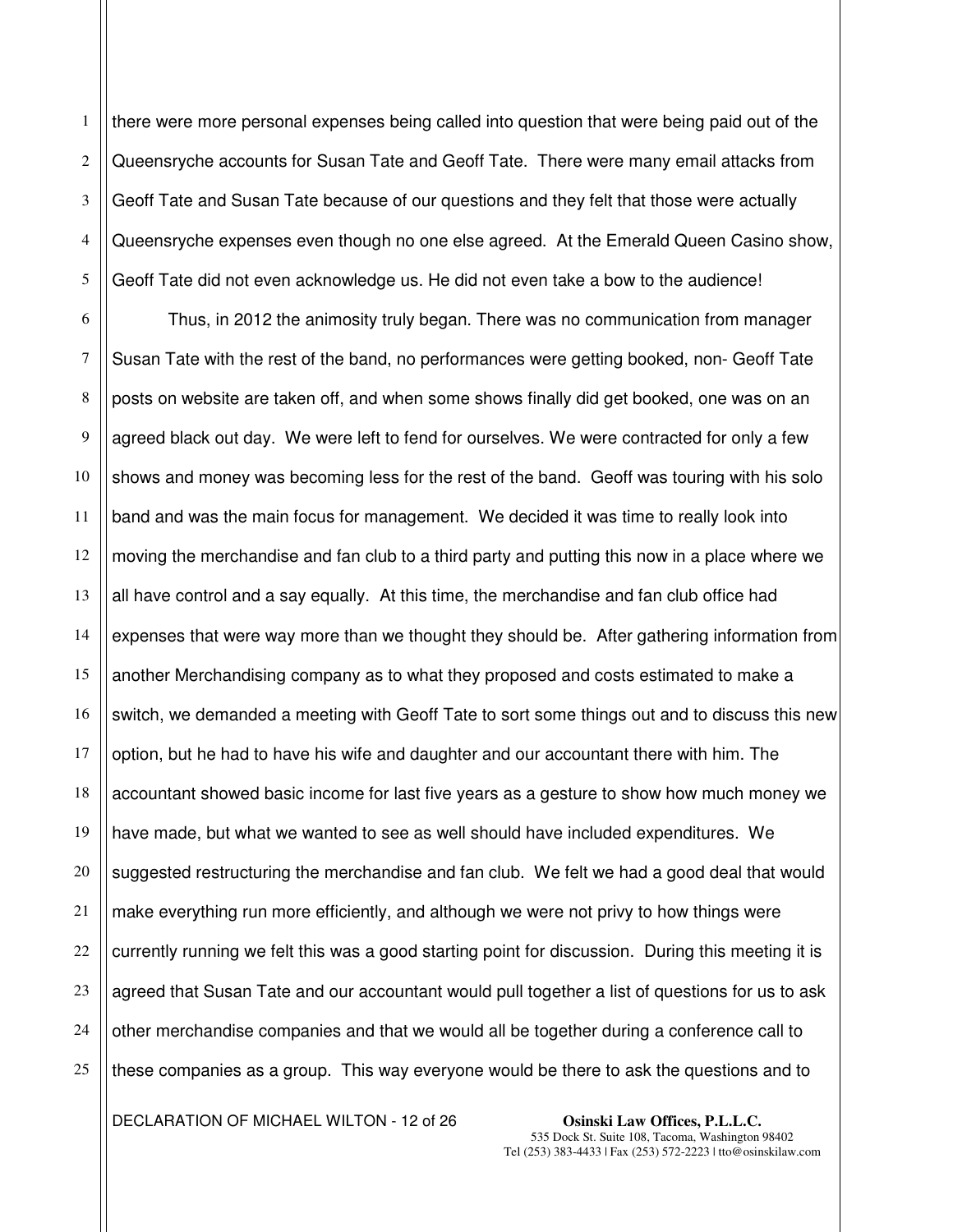1 2 3 hear the answers. If a decision was to be made, we would make it as a group. However, a few days later, we received the list of questions from our accountant via email. And, then we found out that Geoff Tate, Susan Tate and our accountant made the call to the merchandise company we had spoken to and asked him these questions without us present, even though we had agreed to do this as a group. We then got a distressing call from the merchandise guy who proceeded to tell us how unprofessionally he was treated. After I sent an email saying I was upset that we were not included in this call, we were then attacked personally by Geoff Tate as he felt that since we made the initial calls without him he felt he could do the same. Even though the initial calls were made for research and information gathering, and we had all agreed that the next call would be as a group. He then threatened to bring legal action against us and threatened to cancel all future shows. He even stated in an email "This is not business. This is personal". Susan Tate then sent over email communications she had with our current merchandise company, TinMan, and left this for us to look over as an option.

During this time, I realized I was missing certain profit and loss statements and I requested copies of these from our accountant. Geoff Tate made a motion with our accountant/attorney that he felt that I would give these to a third party and he did not agree to me having these copies and thereby blocking their release to me. I sent a certified letter stating that these were for my personal files only and I stated that they would not be given to a third party. Geoff Tate still refused to let me have them. It is at this point I got legal help and I was instructed to have director meetings to obtain paperwork. I was stunned that I was being blocked from seeing accounting statements from companies I am part owner in.

Scott Rockenfield sent out a meeting request via email to all of us asking for a board/shareholder meeting. Timing was of the essence as finances for the band were tight at this point as Geoff Tate is out on his solo tour and there is not much time that we are all in the same city. Scott listed the topics that would be discussed in the email. Out of the four of us,

DECLARATION OF MICHAEL WILTON - 13 of 26 **Osinski Law Offices, P.L.L.C.**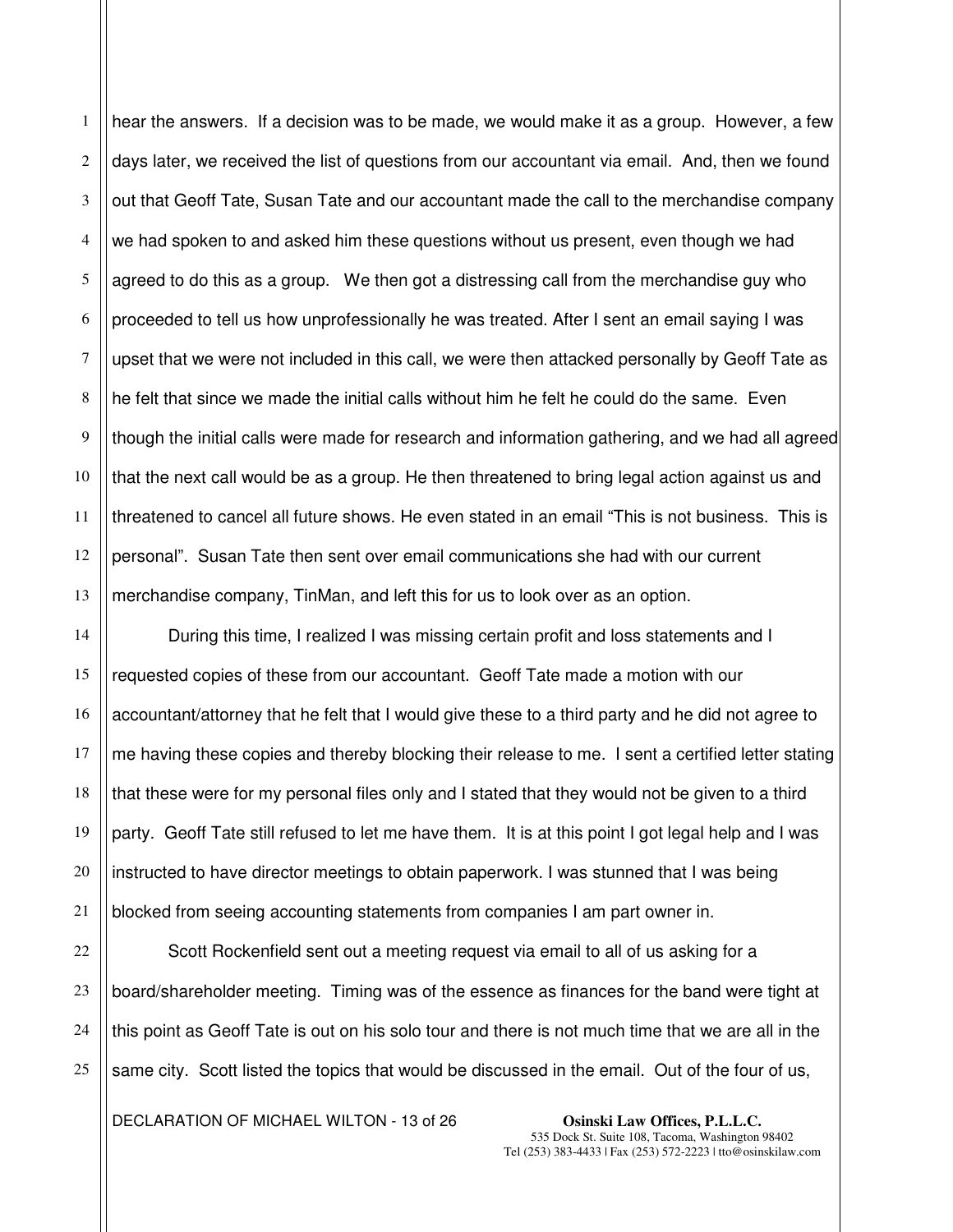1 2 3 4 5 6 7 three agreed to the date and time. Geoff Tate replied back to the email that he was not available until the next day. Unfortunately, the next day did not work for everyone else and we stayed with the original time and date requested. Many times in the past, others have had to rearrange their schedule to make meetings that a majority has agreed upon. We felt this time was no different and that Geoff Tate would be there. It was at this time, we all received an email and a letter from an attorney who represents Mr. and Mrs. Geoff Tate that states "they" are not available for that day and could we please reschedule the meeting to a time that works for "them". I was shocked first that I had been notified by an attorney regarding this and to also see that our "band meeting" now has to include Susan Tate. Was this why Geoff Tate was not at the meeting, because Susan Tate was still in Europe and would be home the next day when he said he was available? We were also told in this letter that our email notification of the meeting was invalid, which was another shock as all meeting requests in the past were done either by email or phone text. Not only that, Geoff Tate had replied to the email so we knew he had received ample notification time.

During this time, Scott Rockenfield got an email congratulating him on the deal that was made to have *Operation:Mindcrime* made into a movie. He contacted me and Eddie Jackson to see if we knew anything about this. We were just as shocked as he was! We had no knowledge this was being done, nor had we had any time to look into the deal or even see where or how we would fit into the project. We also noted that Chris DeGarmo was not notified, nor was he aware of this agreement either, and as he was one of the principal songwriters and contributor to the story outline, this was shocking. A check had been sent to our attorney to be held in escrow and at this time, we sent notice that this was to be held and no cash distribution was to be made until this was looked into and we were all in agreement. Again, this is another issue how business decisions were being made by Geoff Tate and Susan Tate without our knowledge. Moreover, when I inquired of our attorney if these funds were to be distributed to

DECLARATION OF MICHAEL WILTON - 14 of 26 **Osinski Law Offices, P.L.L.C.**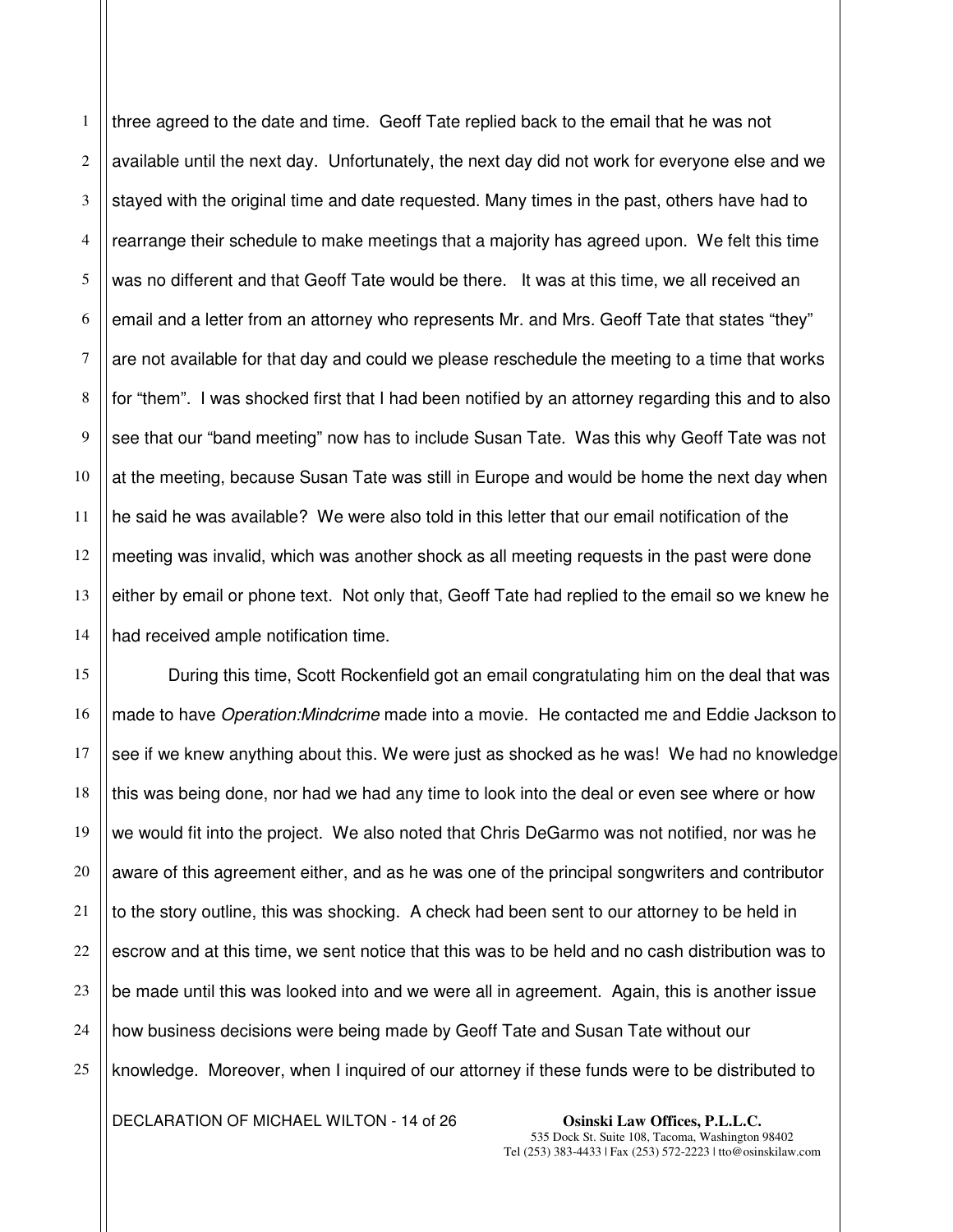1 2 the band I was informed they were Geoff Tate's alone! Operation: Mindcrime belonged to the entire band, I was astounded.

3 4 5 6 7 8 9 10 11 12 The band meeting went on as planned, and in attendance were myself, Scott Rockenfield and Eddie Jackson. Geoff Tate was not there. We discussed the option of restructuring the merchandise and fan club, and decide to go with the company TinMan, who we were currently using for the manufacturing of our merchandise products. This agreement with TinMan includes having them run both the fan club and merchandise operations with this being done directly with them, and with this move all of our current expenses for the fan club and merchandise operations in-house would cease. At this point in the meeting we agreed we needed to let go of our fan club and merchandise office staff which included Miranda Tate and Susan Tate as they would no longer be needed. We also agreed that the house rental and day to day operating expenses would need to stopped and prepared for the move to TinMan.

13 14 15 16 17 18 19 20 21 22 23 The next topic discussed at this meeting was management. For years there have been arguments and division within the band over decisions that were made by our current management and feelings that Susan Tate was not working on the behalf of the band as a whole, and was, and had been making and agreeing to decisions that we felt were degrading to our brand and who we are as a band. At this time, we voted and agreed to fire our manager, Susan Tate, and agreed to interview and talk to other management teams that had expressed interest in managing the band. We felt that our voting and agreements made during this meeting were legal and that Geoff Tate chose of his own volition to not be in attendance knowing full well what we were discussing. We were a majority in our voting count. The meeting was recorded and transcripts of the meeting's minutes were then sent to Geoff Tate, Susan Tate and Neil Sussman. We left the next day for our show in Brazil.

25

24

DECLARATION OF MICHAEL WILTON - 15 of 26 **Osinski Law Offices, P.L.L.C.**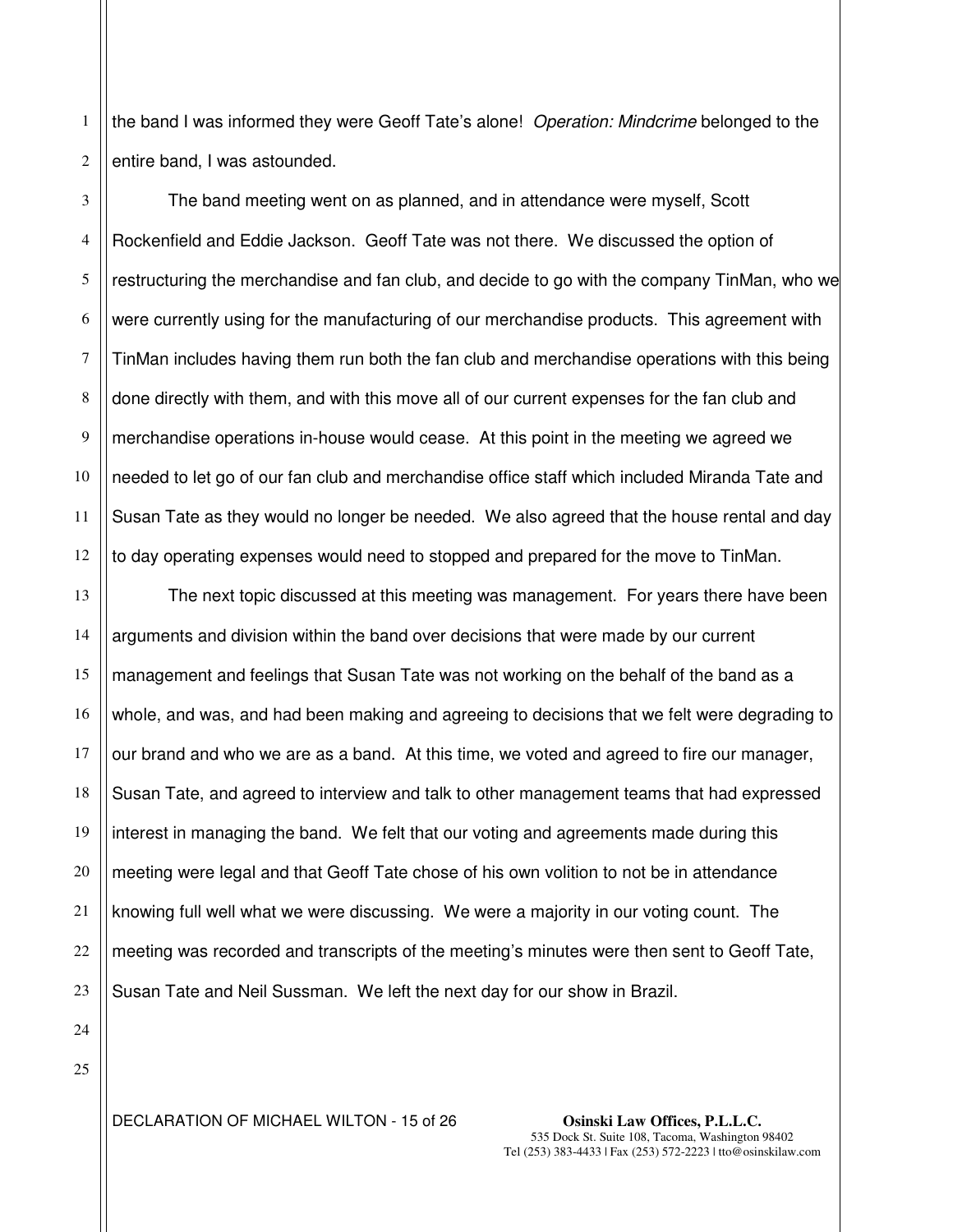### **SAO PAULO, BRAZIL: ASSAULT AND BATTERY INCIDENT**

On the day of our show in Brazil, Geoff Tate demanded a meeting before the show. We agreed to meet before sound check. We all decided it was best to record the meeting. He asked why we fired Susan Tate and what it was that we wanted. We stated that we were no longer interested in Susan Tate as management and that we wanted different representation. He asked if we had anyone in mind and we told him we were in talks with AGPS (this is the management team that I proposed we talk to in 2010) but that nothing was agreed to. He then asked about our thoughts regarding him selling the rights away to *Operation: Mindcrime*. He said "You have frozen my money". We stated we felt it was done behind our backs and as we were part of the creation of *Operation: Mindcrime*, we felt it was an intellectual property issue and needed to be reviewed by an attorney. Geoff Tate stated that he had nothing more to say, got up and walked towards the door, and then said "Have a nice show". The meeting was brief. I didn't see Geoff Tate again until we were in the elevator back at the hotel (where he said nothing to me and I said nothing to him), and when we were in the lobby to meet our van to take us to the show. Geoff Tate decided to stay in the bar instead of going with the band and arrived later. The next time I saw him was as we were walked onto the stage by our tour manager. Geoff Tate was setting up his station and the three of us walked around his area to our stations. I walked over to the area where my equipment was. I had just put on my guitar in preparation for the show when I heard a loud bang and then an "uh oh" by our singer, Geoff Tate. I looked over to see that he (Geoff Tate) had knocked over the whole drum kit and was now spitting at our drummer, Scott Rockenfield, and yelling obscenities at him. At this point, I went over behind the drums to help assist pushing the drums back up on the stage when I heard our singer say "Hey Mike, have a nice show" and then when I looked at him, he spit right in my face and called me a "mother f\*\*ker". As I was wiping my face, feeling violated, Geoff Tate came back at me yelling obscenities, "F\*\*ker", "F\*\*k you, you mother f\*\*ker". I gave him a look from my towel, he

DECLARATION OF MICHAEL WILTON - 16 of 26 **Osinski Law Offices, P.L.L.C.**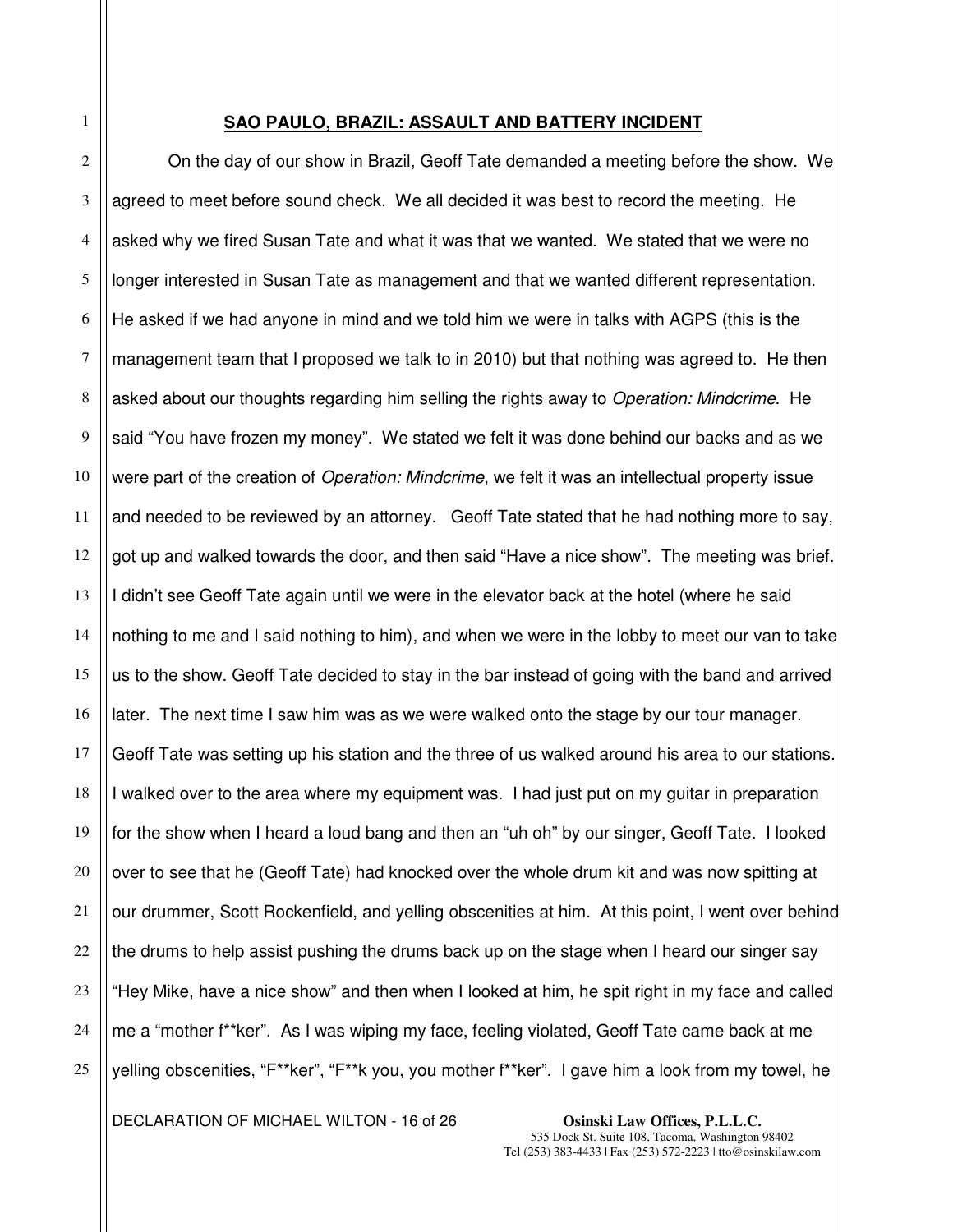1 2 3 4 5 6 7 8 9 10 11 12 13 14 15 16 17 18 19 20 approached me and when I was not looking he punched me on the side of my face. The punch also hit my right eye which had a contact lens in it. My contact jostled and I was trying to get it back in place so I could see. I told him to get away from me but he kept pushing his chest into me calling me "Pussy, f\*\*king pussy! What, are you going to cry?" My eye was watering from my contact, I couldn't see clearly, and I pushed him away. Then, Scott Rockenfield (our drummer) came down and told him to get away from me. Geoff Tate then threw another punch at me, but I ducked and it hit Scott Rockenfield right in the face (his mouth area). Scott Rockenfield told him to back off and then Geoff Tate punched Scott Rockenfield again in the face. At this point our tour manager, Fozzy O'Hare, pulled Geoff Tate away and one of our guitar technicians, Kenny Bender, helped me by getting a cold water bottle on my face to stop any swelling or redness. Geoff Tate came back over and called me a "Pussy" and a "Cry baby" again. I told everyone I needed a minute until I was able to get my vision back and I was moved to the other side of the stage until the crew felt they could get the situation under control. I then told my guitar technician, Gino Bishop, to get a towel to wipe off all the spit on my guitar that kept coming from Geoff Tate. From this side of the stage, I could see confusion between the security and our crew. Everyone was shocked and completely caught off guard with Geoff Tate's irrational and violent behavior. Geoff Tate was continuing to move about the stage, trying to get around the security and crew who were trying to block him from any further attacks and trying to get him under control. He continued to rant back and forth, spitting at the band members and their equipment.

21 22 23 24 25 Fozzy O'Hare was finally able to pull Geoff Tate off stage and took him to where his station is during the performance. At this point, we were not sure if we were going to continue the show or if we would have to cancel due to Geoff Tate's antics and violence. There was communication between Gino Bishop and Fozzy O'Hare as to what to do. Fozzy O'Hare then indicated that Geoff Tate had calmed down and he was ready to do the show. Gino Bishop had

DECLARATION OF MICHAEL WILTON - 17 of 26 **Osinski Law Offices, P.L.L.C.**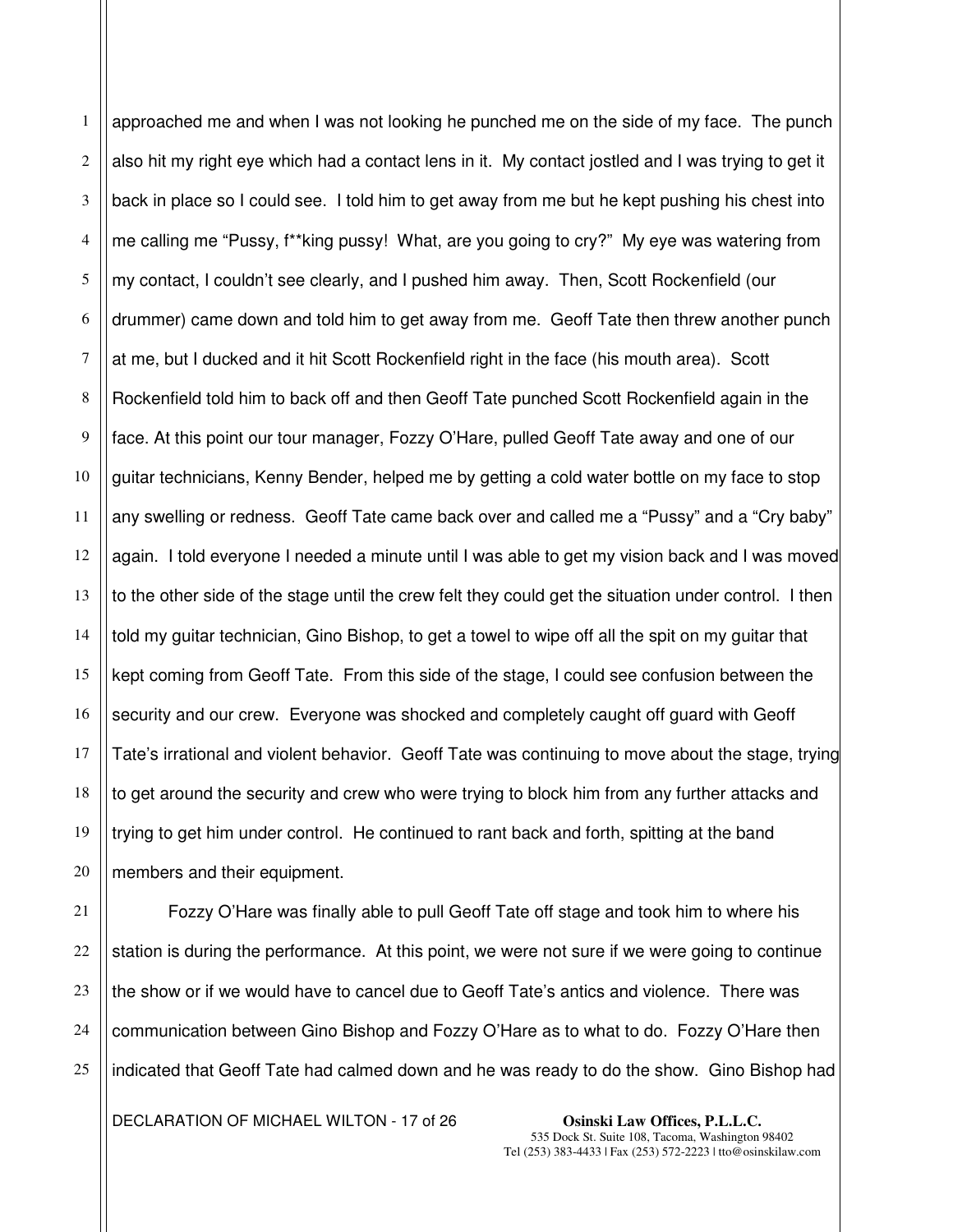1 2 a security guard stationed right behind Geoff Tate and one right behind Scott Rockenfield just in case Geoff Tate tried to attack the band members and their equipment again.

Geoff Tate delayed the show by about 20+ minutes and tried to provide a situation for show cancellation. The rest of the band remained professional and committed to the show, even as Geoff Tate spit on Scott Rockenfield throughout the show and threw water at my equipment between songs and tried to mess with not only our equipment but also tried to compromise our performance.

When I was done performing and the show was over, Gino Bishop grabbed my guitar and Fozzy O'Hare grabbed me and told me to go straight to the van as they were worried that Geoff Tate would try to attack us again. We got in the van with the promoter and a security guard and left for the hotel. The promoter was shocked and disgusted with what had happened and promised that we would have security with us until we left the next day. She also said that travel arrangements would be made to get Geoff Tate on a different flight, and that we would not be placed in that type of situation again. The promoter also thanked us for remaining professional and for continuing to do the show even while we were under such duress.

The next day all of the crew, except Kelly Gray, came up to us and said how sorry they were. They vowed to never work with Geoff Tate again. The promoter's assistant was disgusted and shocked as well. The other band that performed with us at this show, "Fate's Warning", were all upset the next day and expressed their shock and disgust during the luncheon the promoter had planned for us. Our tour manager had to put Geoff Tate on a different flight from the band as he was still making threats towards us after the show and this was done for our safety. The Queensryche corporations had to pay \$2,500 for this last minute ticket (which was charged back to Geoff Tate for reimbursement). At the airport before his departure, Geoff Tate still showed no remorse and had no apology for his actions. He threatened that we were to "keep the f\*\*k away from him" and that next time he would go after Eddie Jackson.

DECLARATION OF MICHAEL WILTON - 18 of 26 **Osinski Law Offices, P.L.L.C.**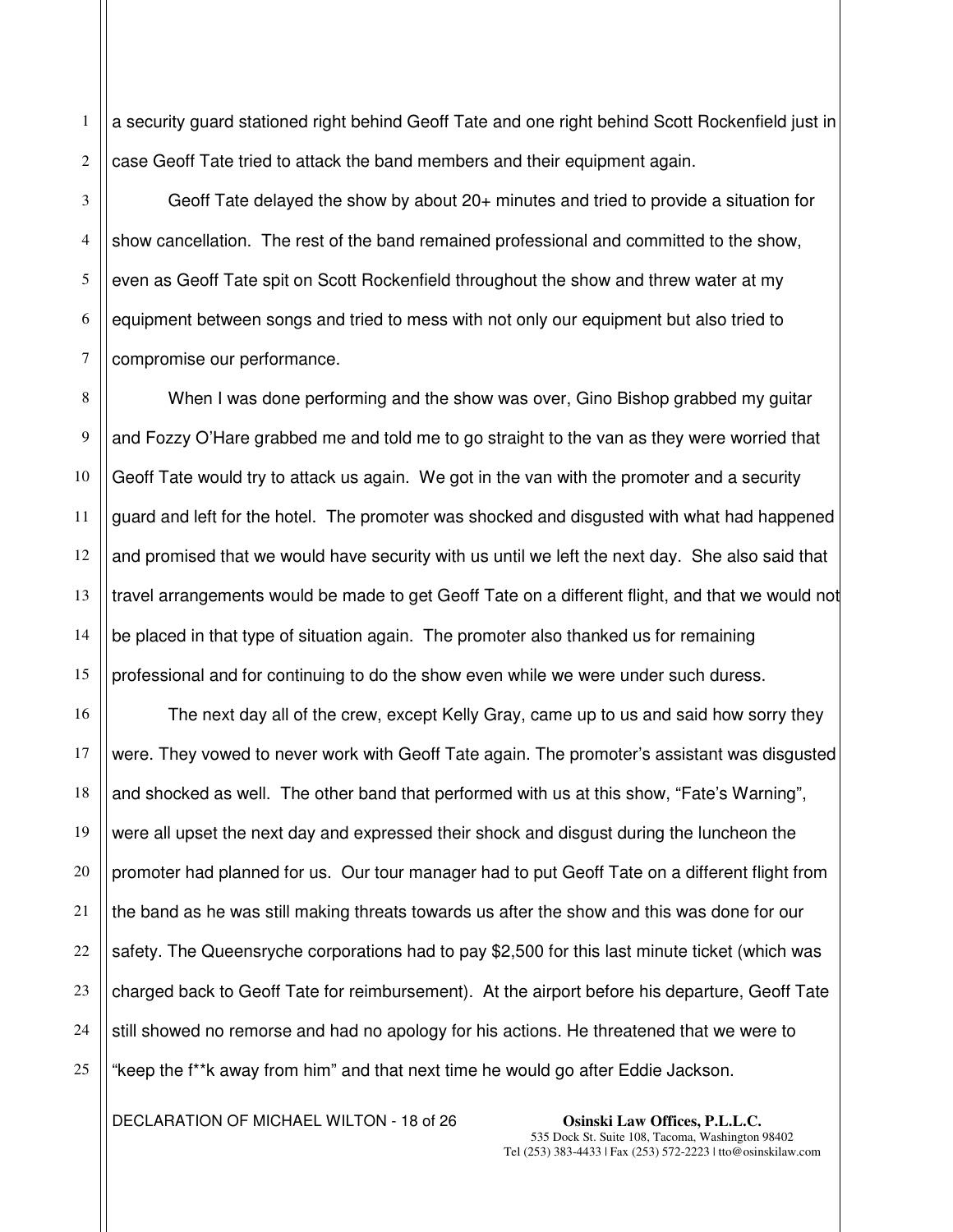### **M3 FESTIVAL**

Our next performance was May 12, 2012. Even given the Sao Palo incident, Eddie Jackson, Scott Rockenfield and I decided we would honor what we knew to be the last two performances with signed contracts and see if working with Geoff Tate long term really was a possibility. Instead Geoff Tate sent still more threats through our tour manager. He said that we better stay out of his taped off area at the front of the stage or he would attack again. We didn't move on stage knowing that this was being filmed live and we didn't want to risk anything happening in front of a live camera for everyone to see. We played the show all the while knowing that at any time he could go off violently if provoked by us moving in his direction. For this show our flights were booked separately from Geoff Tate, our hotels were separate, we were not together for sound check and we were not to be in the same vicinity as he was still angry and making threats. During this performance, fans saw his childish antics on stage. He grabbed the camera man from behind and started grinding on him causing filming problems. This was something he had never done before and this compromised the show which was televised. And, again, this hurt the brand of the band. The crew was genuinely disgusted in his performance. Fans start commenting on his behavior and by now the media had picked up on his attack in Brazil. Queensryche was now being talked about in many media markets for these embarrassing antics instead of our music and tours.

## **ROCKLAHOMA**

The final performance was Memorial Day weekend in Oklahoma at a large music festival geared towards heavy metal and hard rock. We were the closing act. Again, there was no apology or sign of remorse from Geoff Tate. And again, we didn't move too much on the stage as there was still the risk that Geoff Tate would react violently, and as this, too, was being filmed live we didn't want to take the chance. Our concern that his antics were becoming more and more questionable and erratic were confirmed when Geoff Tate had the nerve to tell the

DECLARATION OF MICHAEL WILTON - 19 of 26 **Osinski Law Offices, P.L.L.C.** 

535 Dock St. Suite 108, Tacoma, Washington 98402 Tel (253) 383-4433 | Fax (253) 572-2223 | tto@osinskilaw.com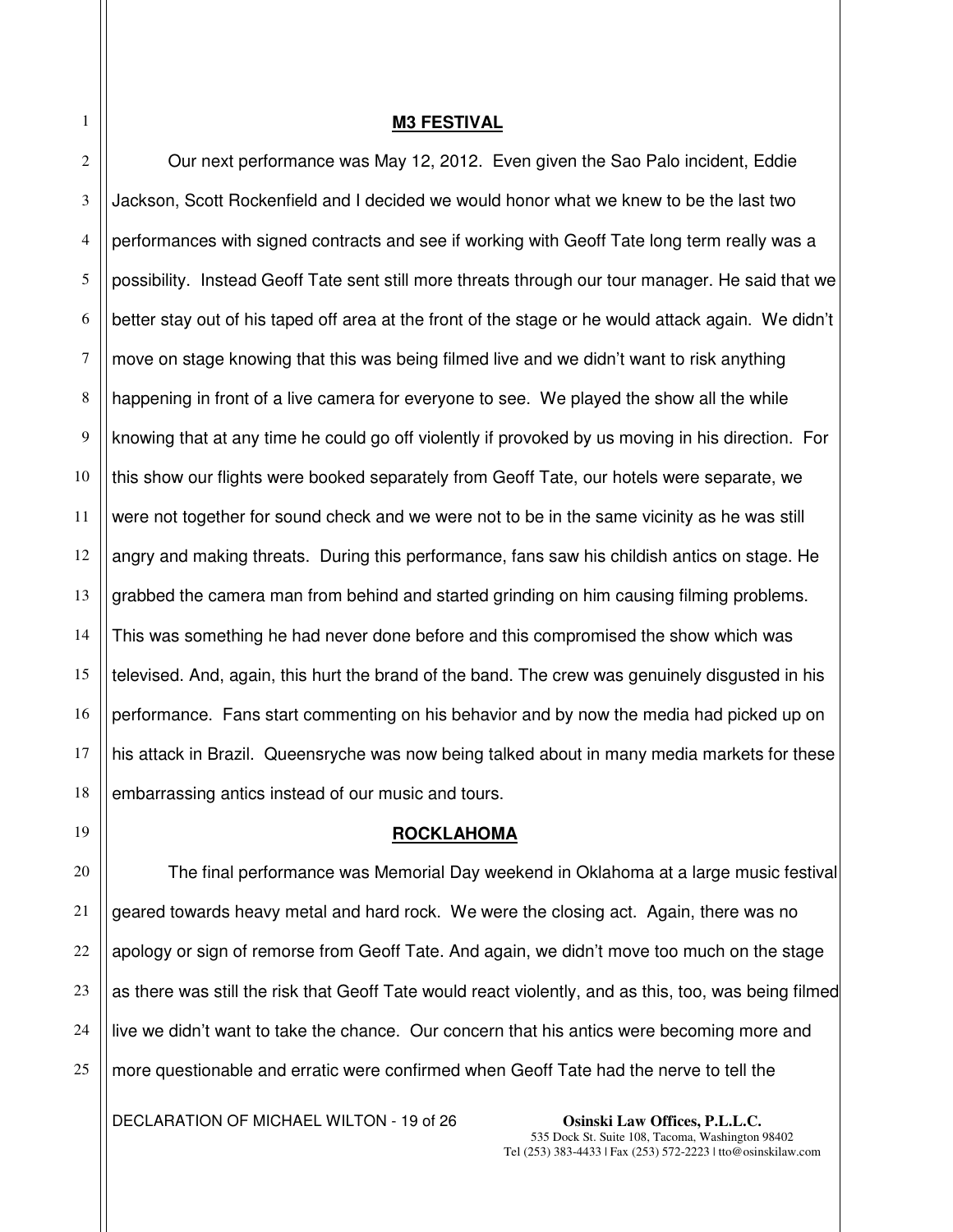1 2 3 4 5 audience "They suck!" and "You really suck!" on live television. Immediately, there were boos coming from the audience and a huge portion left to go to the next stage to wait for the band "Hell Yeah!". Fans flocked in disgust on the internet chat sites. And, Geoff Tate's comments were picked up by many media markets again. Here is another example of how the brand and name of Queensryche was being tarnished.

# **THE SPLIT WITH GEOFF TATE**

After the Rocklahoma show, Eddie Jackson, Scott Rockenfield and I decide that it is no longer conceivable that we could go on and continue working and touring with Geoff Tate, and since he was already communicating with us through counsel, we instructed our attorney to inform Geoff Tate of the decision to move on without him and to start discussions on how to do this. This was unsuccessful so we scheduled a directors meeting and informed Geoff Tate of this through the attorneys.

13 14 15 16 17 18 19 20 21 22 23 24 At the same time, we announced a couple of shows we were performing in Seattle under the name Rising West. We were going to perform the songs from our earlier catalog that we had not been allowed to play over the last 15 years. Our fans were asking for this and we felt it would be a fun thing to do. This was to be our first time playing with the new singer, Todd La Torre, and this was a chance for us to get our feet wet as a band and to see if this would be a viable way to make touring income as we didn't have much in the way of income coming in. What happened after this was an explosion of excitement from not only the fans but the media as well. We were happy this was being so well received, but we didn't expect the high level of excitement that came with this. We were doing this for us and the fans and for the first time in years we felt a rejuvenation of happiness playing together as a band. The shows were sold out in a week and a half and it was great playing these songs again and having the fans so happy! The next day we received offers from management companies and promoters asking us to bring

25

6

7

8

9

10

11

12

DECLARATION OF MICHAEL WILTON - 20 of 26 **Osinski Law Offices, P.L.L.C.**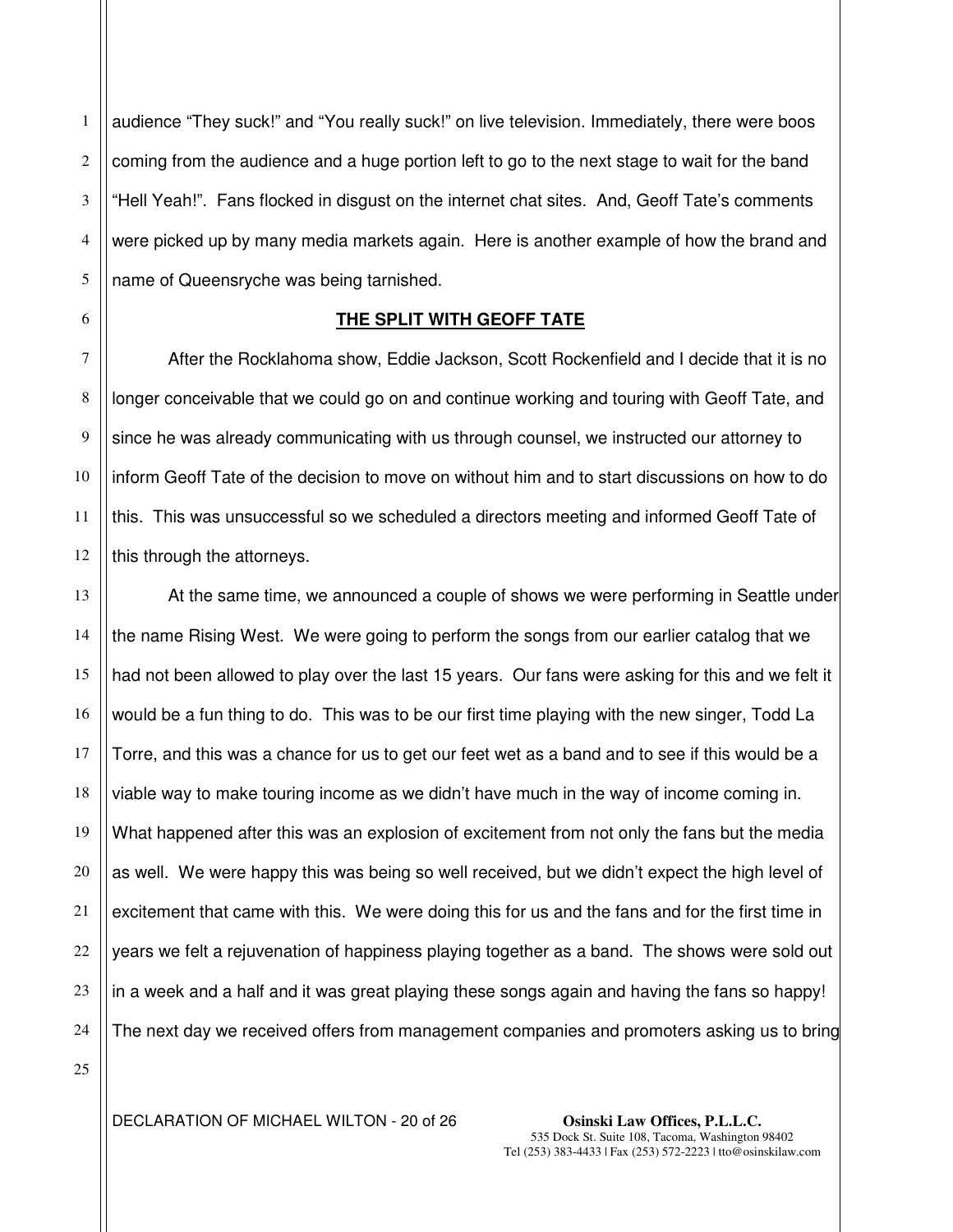2 the show to their cities. After these shows, we were now being called the "new Queensryche" by the fans and media.

3 4 5 Due to the excitement of the initial announcement of Rising West, fans start putting posts on the Queensryche Facebook page asking for details on the shows or just voicing their excitement. We were not able to post anything on the Queensryche Facebook page as we still had not received administration passwords from Miranda Tate. Miranda Tate was now working for Susan Tate only, and as they were both fired from Queensryche, it was strange that would have to contact them to post on our page. In short, the Tate's hijacked Queensryche's official internet media outlets for their own use, and with no authority to do so.

So, Scott Rockenfield and Misty Rockenfield posted on the Queensryche Facebook page the details and their excitement for the upcoming shows. Almost immediately, their posts were removed. After that, there became a rampant deletion of any negative comment made towards Geoff Tate or any excitement over the news of the Rising West shows and future of Rising West. Fans started going crazy over being deleted for voicing their opinions on a fan forum. At this time, I made a post on my own personal Facebook page that we were being denied access to the Queensryche Facebook page and website, and asking our fans to start passing along the information regarding the Rising West shows via their own social networking pages. This exploded in the media and the fans went wild. The Queensryche Facebook page was now being monitored 24/7 and the deletions of posts/comments were being made constantly. It was also at this time that the Facebook site blocked anyone from posting a comment directly to the page and you could only comment via a thread for a status update that was posted by Queensryche. These comment threads were long and were also being monitored and comments were deleted. While all of this was being done to discourage any excitement over Rising West, two new posts were made from "Queensryche" regarding Geoff Tate solo shows. This angered the fans even more. No news about the other band members

DECLARATION OF MICHAEL WILTON - 21 of 26 **Osinski Law Offices, P.L.L.C.**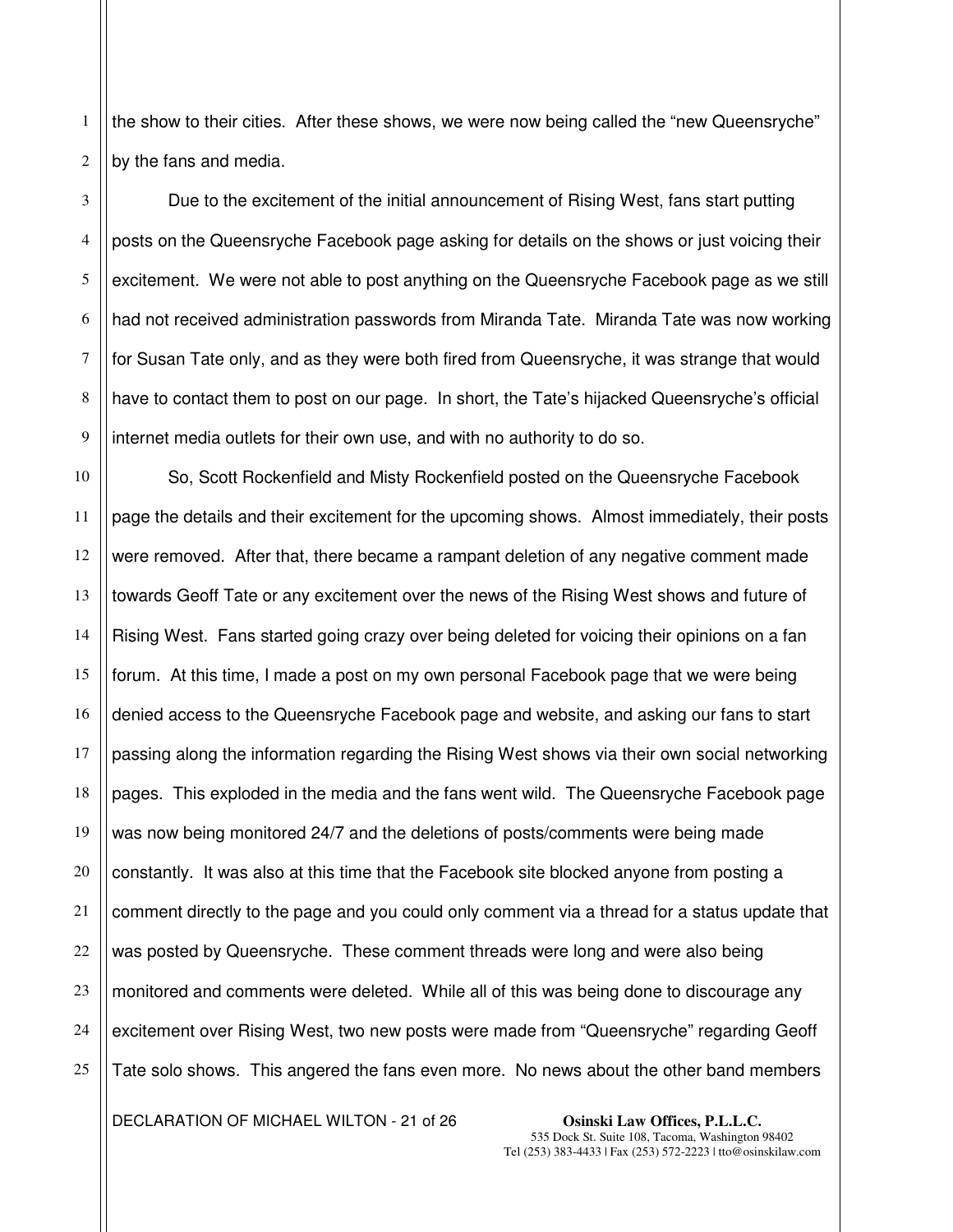1 but news about Geoff Tate was allowed. It was becoming apparent to the fans how uneven things were within the band and who actually controlled the Facebook page.

The same is true of the merchandise not being available online. To run the merchandise we needed access to Queensryche.com. When the trouble began, our webmaster, Kevin Scurlock wanted out of the middle, so he produced a document with all of the access codes and gave it to the corporate attorney. We requested it, and once again, Geoff refused, so our attorney refused to give us the document as well, citing "conflict". Not until our litigation attorney requested the document was it provided. Within minutes of receipt of the access codes we attempted to log in and found they had all been changed. We contacted the hosting service and found out that Susan Tate was the contact. We put in a request for a change of contact so we could obtain the passwords and restart selling merchandise, but Susan Tate would've had to give permission for that to happen. To date, we have not been given access and can only presume that it is being blocked by the Tate's. This is yet another example of how the Tate's are willing to damage the companies and the Queensryche brand for their own gain.

### **OFFICIALLY MOVING ON FROM GEOFF TATE**

As previously discussed, another board meeting was called for June 6, 2012, to discuss where things were within the band. It was to be done via a conference call. At the onset of the call, Geoff Tate's attorney announced that he was on the call. He asked if our attorney was also, and when we said "no", he then had to remove himself from the call. At that time, Geoff Tate also removed himself from the call. Eddie Jackson, Scott Rockenfield and I felt that we could do this without our attorneys having to be involved and that maybe could get some sort of discussion going. It was at this point we knew that this was not going to happen unless we acted on our own. Geoff Tate made this known to us by not wanting to talk without his attorney talking for him. We needed to move forward. He still had not apologized for his actions in Brazil and the other two shows, and he didn't even want to discuss business matters with us. Now we

DECLARATION OF MICHAEL WILTON - 22 of 26 **Osinski Law Offices, P.L.L.C.**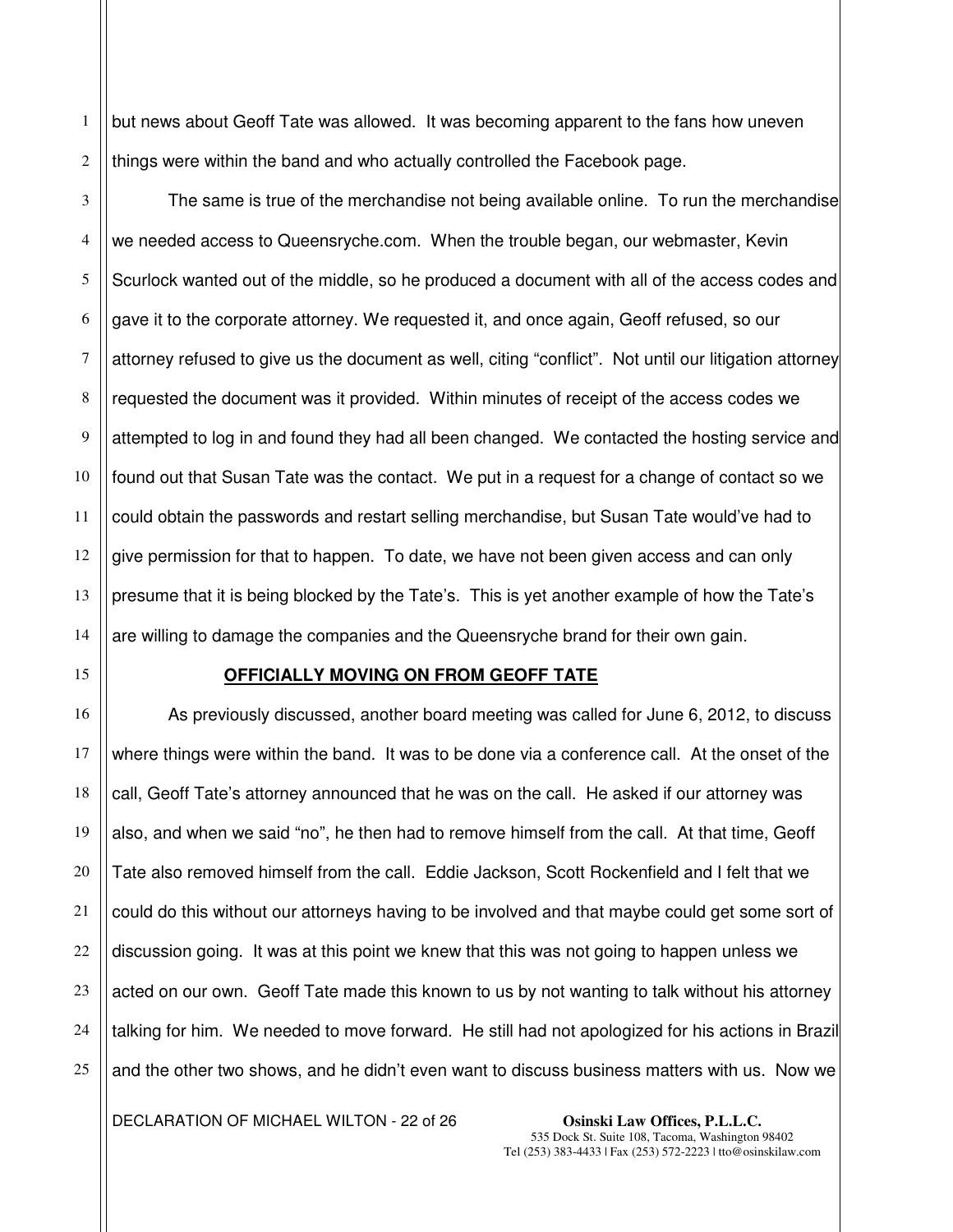1 2 3 4 5 6 7 8 9 10 11 12 13 14 15 16 realized that this was his pattern. If it isn't his way, he won't commit. As a business we had to make a choice if we were to continue. It was not an easy choice to make but by Geoff Tate's actions alone, he proved many times he was not working as part of a group, but as an individual. He was actively damaging the brand by taking us from our roots, ignoring the music that built our fan base, and ultimately attacking us physically and our fans verbally. We realized we would need to remove him from the band and end our 30 year relationship with him as a member of Queensryche, but this was not a decision we made lightly. We voted to remove him as lead singer and explore options of settlement of his 25% shares in the Queensryche entities, be it through a buyout, long term royalties or the like. We also formed an executive committee to carry out management decisions during this crucial and delicate time. The idea of setting a meeting on three days notice, just to have Geoff Tate not participate or simply be voted down in decisions for the launching of a band he is no longer part of makes no sense and would bog down and hurt the corporations. This way Eddie Jackson, Scott Rockenfield and I could effectively manage this transition. Regardless of the personal elements of parting ways after so many years, this decision was for the health and survival of Queensryche. And as shown below, it was the right one.

# **SALT LAKE CITY**

22 25 Prior to the shows of Rising West, we had already given notice that we were not comfortable, nor did we feel safe on stage with Geoff Tate any longer. His antics were proving to be erratic and unstable. We sent communication through the Rising West management team to the promoter and booking agent that we did not feel safe performing with Geoff Tate at the Salt Lake City show, but that we would love to perform as Rising West which we felt would be a better fit for the Scorpions crowd as we were performing songs that fit with their catalog of music. We were then told that the promoter said it was either all four original members of Queensryche or nothing. It was not until the day before the Salt Lake City show that we heard

DECLARATION OF MICHAEL WILTON - 23 of 26 **Osinski Law Offices, P.L.L.C.** 

17

18

19

20

21

23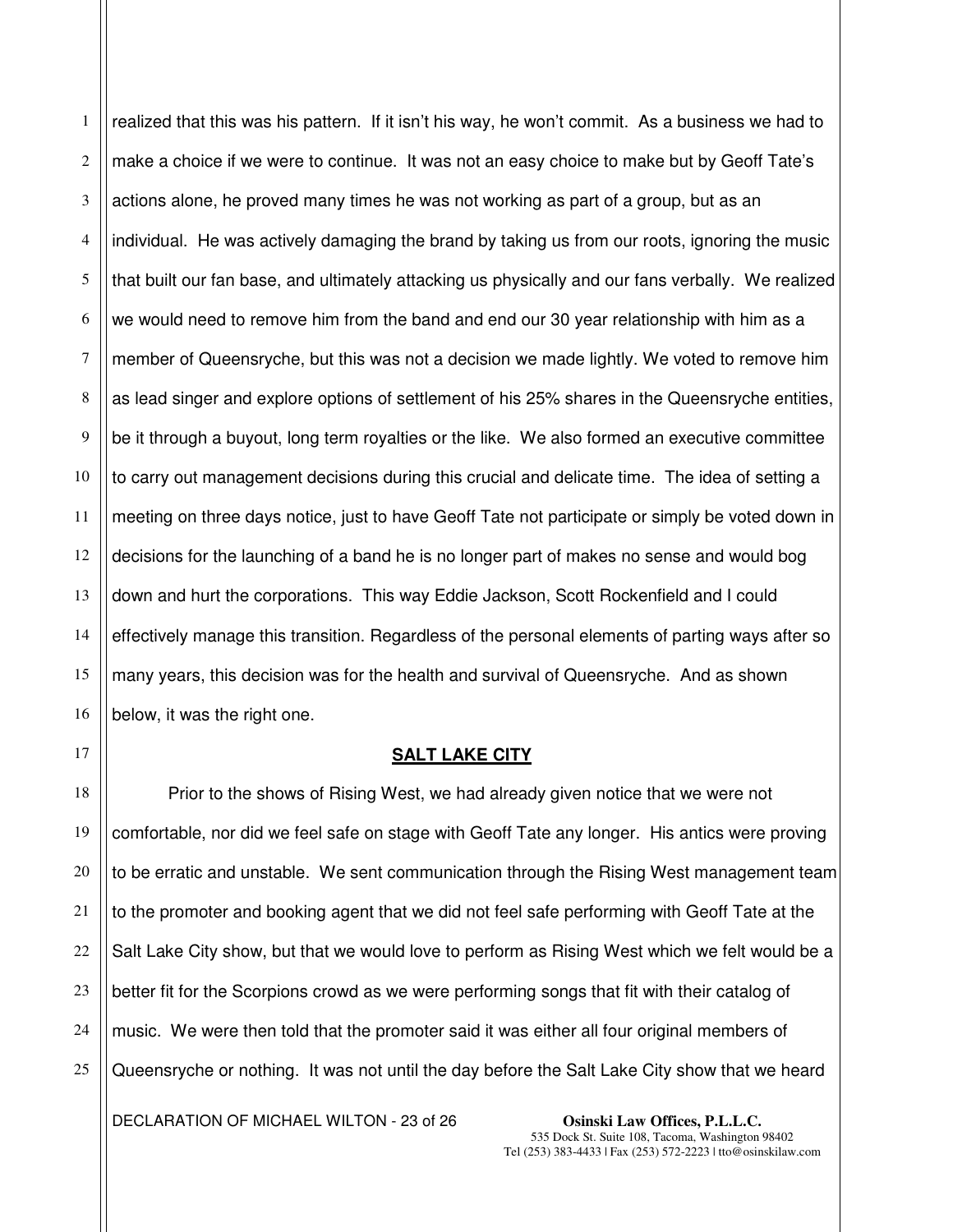2 that Susan Tate had worked a deal with the promoter to have Geoff Tate perform his solo acoustic set.

### **THE NEW QUEENSRYCHE**

4 5 6 7 8 9 10 11 12 In mid-June, Scott Rockenfield, Eddie Jackson and I flew to Los Angeles and met with Frontline/AGPS Management. They are the largest and most powerful music management company in the industry. We agreed to have them manage us and help us assemble new booking agents, publicists and the like. We have put together a top notch team and announced the new line up though the industry leading Billboard.com to enormous reception. Within a week, we booked three shows totally over \$72,000 in revenue for the new Queensryche, with many more shows on the horizon. And, this is only the beginning with major bookings throughout the fall, the recording of a new album and a major push in 2013, all of which are in the works.

13

21

1

3

## **CONCLUSION**

14 15 16 17 18 19 20 22 23 24 25 Of the last three albums, each one has sold almost half as much as the one before. There is a dissention in the band with Geoff Tate at the helm. At the beginning of the writing process of each album, and also during the production of each album, we were told things were going one way only to find that they went another way when the albums were finished per the direction of Geoff Tate. When everything was ready to be sent to the record company, we were all told we had to sign off and agree to these albums otherwise we would not receive the upfront money that was promised from the record company. If we stated we were not happy, we were then told that no money would be released for band/family support and that there was no more time or additional money to rerecord. Our hands were bound. We had to sign off and agree to the album or not only would we lose the money we needed to support our families, but we would also be taking away money from our friends/band mates who needed the money for the support of their families. Even if I chose to go broke and not sign off, I would not be the one forcing my

DECLARATION OF MICHAEL WILTON - 24 of 26 **Osinski Law Offices, P.L.L.C.**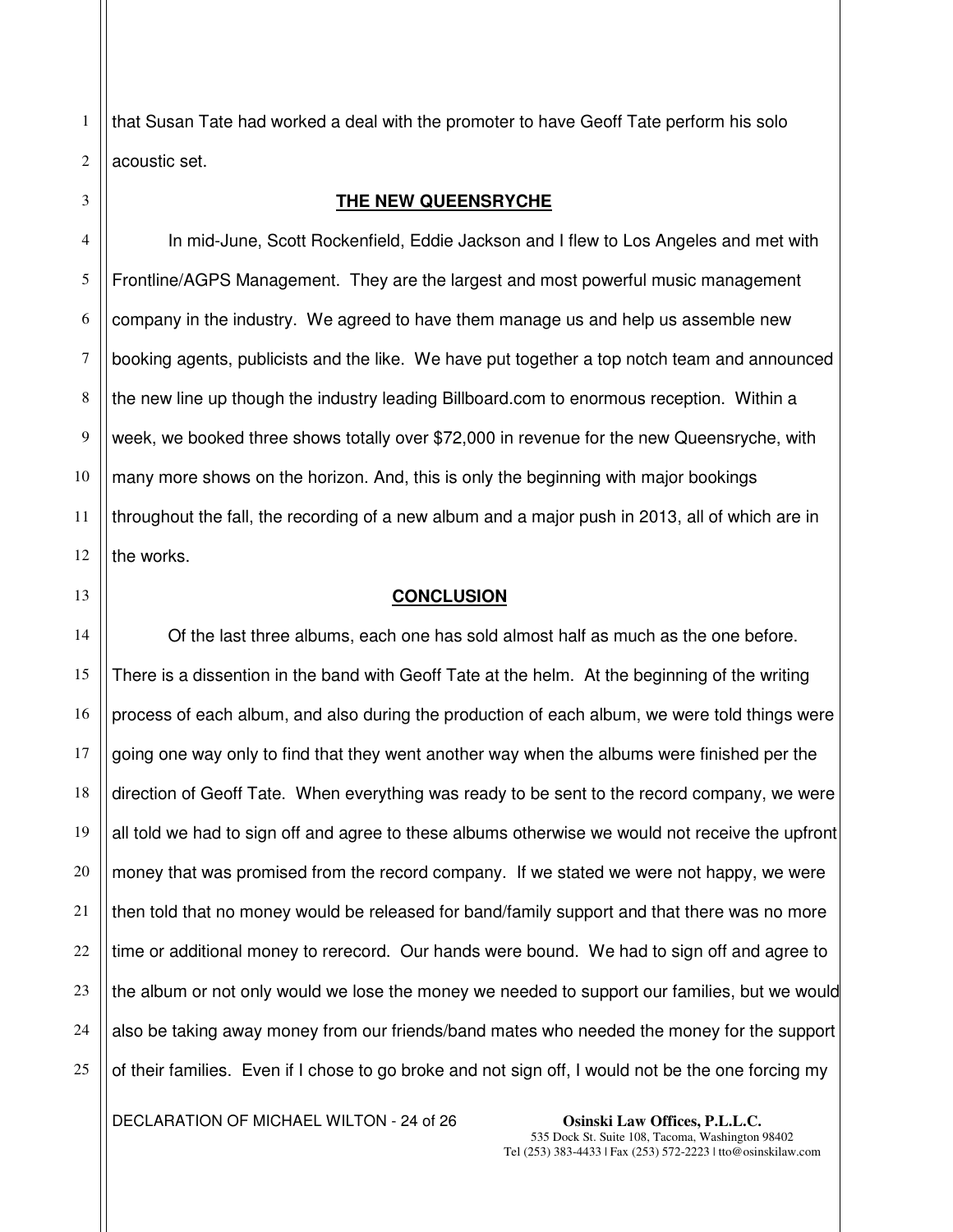1 2 3 4 5 band mates to go there with me. There is even a clause in the last recording contract for Dedicated to Chaos, if one member quits within 6 months, the whole contract would be voided. Thus, to any extent Geoff Tate is the band as he claims, it is only the band of the last few years; the band of seriously declining sales, of loss of fans, of a sound and style that has little to no connection to the popular works which built us. Eddie Jackson, Scott Rockenfield, and I, as 75% owners, three of four current members, and three of the four original founders, have been treated as little more than studio musicians. After trying to make a go of it and hold on to our band anyways, the assault was the final straw. And, even then, we gave it two more performances to see if that was not the case, but it unfortunately it was. So, we had no choice but to finally move on; not only for us, but for the band, and most of all for the fans.

 Geoff Tate has a successful solo career. He has been touring over the last few years as a solo act and plans to be a solo act for the rest of this year. It has just been announced that he has signed a major, worldwide multi-album deal, so that being known, he will have a successful career as a solo artist. He can continue to do that, making the kind of records he wants to make, working with the musicians he wants to work, and performing only the material he wants to perform. But, that is not Queensryche. It never has been and it never will. Geoff Tate has never written an entire song. He only writes lyrics. Queensryche is a sound; a sound that comes from the music and that music comes from us, not Geoff Tate alone. And, Geoff Tate has refused to be a part of that for some time.

Instead, he wants Queensryche to be something else, something that's not guitar driven and sold millions of albums, but something that fits his tastes alone. And, now that the rest of us will no longer go along with that alternative vision anymore, which is so unpopular with the fans and has had such dismal record sales, he wants the name all for himself, or for no one. As seen in the latest interview of Rolling Stone magazine and Billboard.com, he is doing everything in his power to tarnish any Queensryche credibility and to stop any momentum the new lineup

DECLARATION OF MICHAEL WILTON - 25 of 26 **Osinski Law Offices, P.L.L.C.**